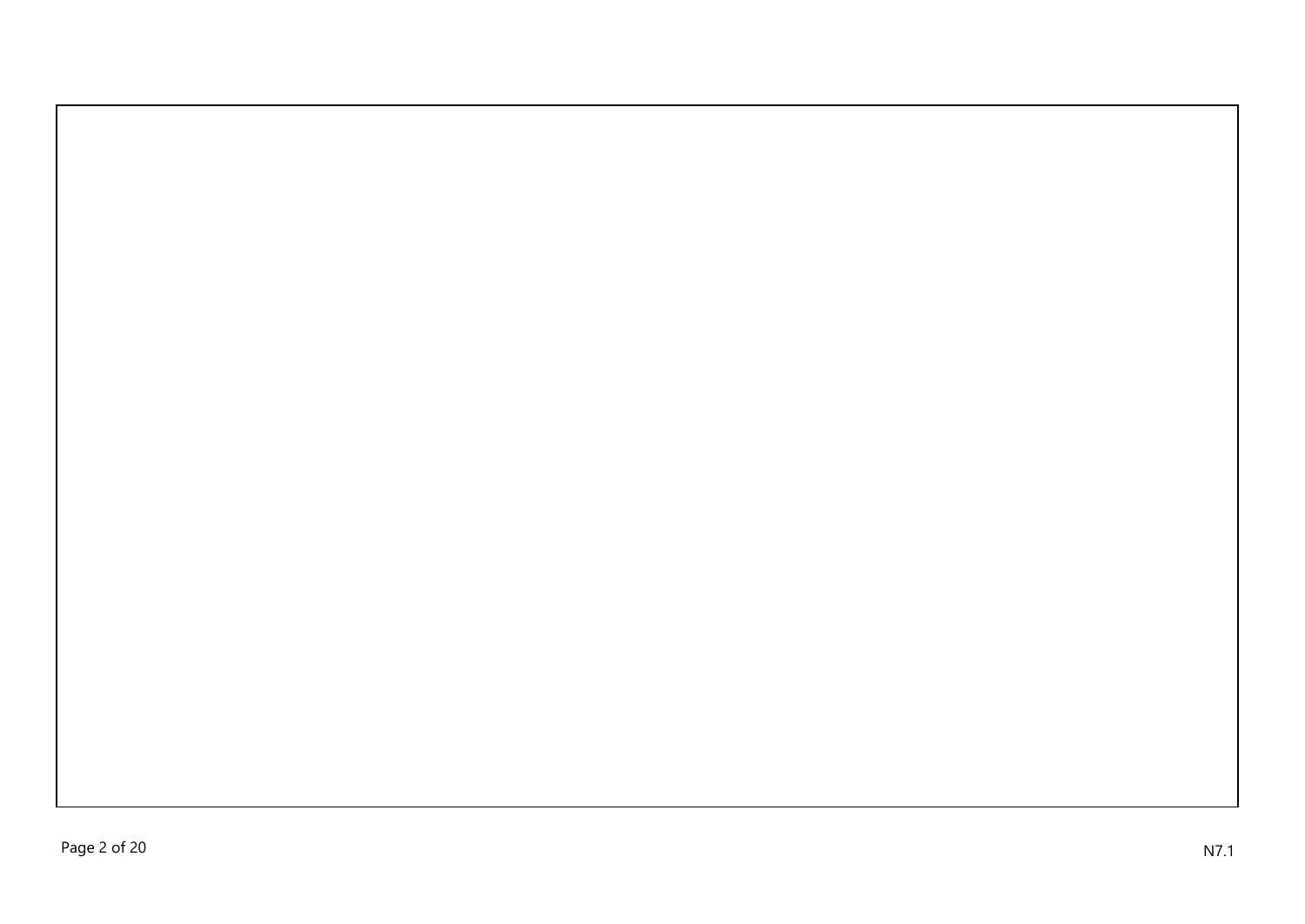| #              | Island           | House Name       | Name                    | Sex       | National ID | ، ه ، ره<br>پر ۽ برگ              | ىئرىتر                                                             |
|----------------|------------------|------------------|-------------------------|-----------|-------------|-----------------------------------|--------------------------------------------------------------------|
|                | GA. Kolamaafushi |                  |                         |           |             |                                   |                                                                    |
|                | GA. Kolamaafushi | Nivaidhashuge    | Hawwa Thilmeeza Shaugee | F         | A039348     | سرە مەترىرى<br>سىر                | برەۋ موقوپچ ھەقىي                                                  |
| $\overline{c}$ | GA. Kolamaafushi | Nivaidhashuge    | Aminath Shafuga Shaugee | F         | A377921     | سرە ئەر تەر يى                    | أأترضع الشورقي الشماتي                                             |
| HDh. Finey     |                  |                  |                         |           |             |                                   |                                                                    |
| 3              | HDh. Finey       | Vaijeheyge       | Ahmed Moosa             | ${\sf M}$ | A102267     | تر ميء ۽                          | ړه ده ده ش                                                         |
|                | L. Kalaidhoo     |                  |                         |           |             |                                   |                                                                    |
| $\overline{4}$ | L. Kalaidhoo     | Funadhooge       | Ali Siyam               | M         | A154106     | و بر دو ۽<br>تر سرپري             | أوسمح سورقر                                                        |
|                | L. Maabaidhoo    |                  |                         |           |             |                                   |                                                                    |
| 5              | L. Maabaidhoo    | Finivairoalhi    | Fathimath Zunaira       | F         | A134348     | وببرء وبرمه                       | توجوخوا المستمرين                                                  |
|                | M. Kolhufushi    |                  |                         |           |             |                                   |                                                                    |
| 6              | M. Kolhufushi    | Maathila         | Ahmed Saeed             | ${\sf M}$ | A153108     | قرموځه                            | ړه رول که تو                                                       |
| Male'          |                  |                  |                         |           |             |                                   |                                                                    |
| $\overline{7}$ | Male'            | G. Kerafaage     | Aminath Mufeeda         | F         | A046845     | ے رہے۔<br>یہ ماہمرتو <sub>ک</sub> | أأرمز المحتفظ والمحمد والمحتفر                                     |
| 8              | Male'            | M. Fairy Corner  | Ibrahim Ahmed           | ${\sf M}$ | A039055     | د · <i>ڈ</i> رمیرنامکر ر          | دە ئەرد دەرد                                                       |
| 9              | Male'            | M. Maisha Manzil | Abdulla Rasheed         | M         | A086082     | <mark>.</mark> ئۇرستۇر ئىرىم      | ره دالله مرشوتر<br>ده ترالله مرشوتر                                |
| 10             | Male'            | M. Paalma Villa  | Moosa Rasheed           | M         | A010064     | -- ئۇۋۇ <sub>م</sub> ۇ            | وو محمد المركب و محمد المركب المركب<br>التركب المحمد المحمد المركب |
| 11             | Male'            | M. Paalma Villa  | Ismail Yashhad          | M         | A363893     | و٠ يُرْوُدُّ وِ دُّ               | ەر ھەھمى ئەھمەتەر ئىشىر ئىر                                        |
| 12             | Male'            | M. Schooner      | Abdul Kareem Sulaiman   | M         | A074162     | وسنستوسر                          | رەدەر <sub>كې</sub> رو سۇرگەگ                                      |
| 13             | Male'            | M. Sukoon        | AISHATH FAIHA IBRAHIM   | F         | A328952     | و، سەر بىر                        | ممرشو زرئه مومر                                                    |
| 14             | Male'            | V. Hawwaamanzil  | Adnan Ibrahim Moosa     | M         | A055941     |                                   | .<br>ג'נגילי גם ג'וב ב                                             |
|                | R. Ungoofaaru    |                  |                         |           |             |                                   |                                                                    |
| 15             | R. Ungoofaaru    | Athireege        | Ahmed Sizweel           | ${\sf M}$ | A236519     | ړ<br>مريخه                        | أرور والمستعموه                                                    |
|                | Th. Vandhoo      |                  |                         |           |             |                                   |                                                                    |
| 16             | Th. Vandhoo      | Aage             | Mohamed Shareef         | ${\sf M}$ | A086023     | پر ج                              | ورەرە خىرۇ                                                         |
| 17             | Th. Vandhoo      | Aage             | Ibrahim Hussain         | M         | A086024     | پر ج<br>مرگ                       | مەھرىرى بەسكىدىكى                                                  |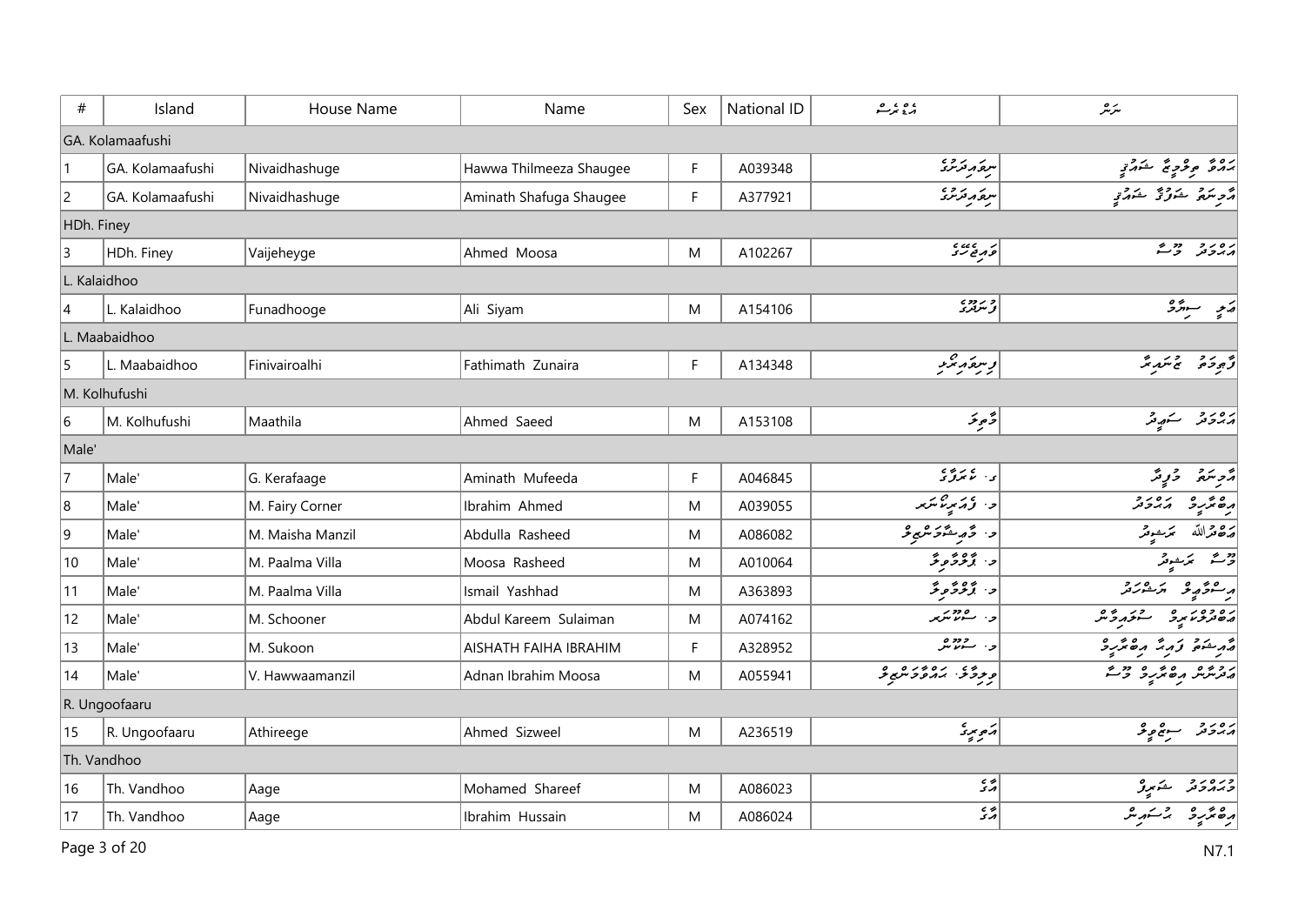| 18 | Th. Vandhoo | Aage           | Ibrahim Hassan         | M         | A149347 | پر مح<br>مرمی                      | د ۱۵ پر د<br>م<br>برسەيىتىر                      |
|----|-------------|----------------|------------------------|-----------|---------|------------------------------------|--------------------------------------------------|
| 19 | Th. Vandhoo | Aage           | Fathimath Ibrahim      | F         | A257822 | پو مي<br>مرمي                      | و مرد<br>ترجو حرم<br>ڔۿؠٞڔۯ                      |
| 20 | Th. Vandhoo | Aage           | Hamidh Shareef         | M         | A257825 | پو مي<br>مرمي                      | برّوبر<br>ىشەمرۇ<br>ئ                            |
| 21 | Th. Vandhoo | Aage           | Mariyam Naifaa         | F         | A257828 | پري                                | ر ه ر ه<br><del>و</del> بربرو<br>ىترە قر         |
| 22 | Th. Vandhoo | Aage           | Aishath Nashida        | F         | A372381 | پو مي<br>مرمي                      | سرٌمشوترٌ<br>په <sub>مر</sub> شوه<br>د کر        |
| 23 | Th. Vandhoo | Abadhahhiyaage | Nishad Ismail          | ${\sf M}$ | A086089 | ر ر ر ه په و .<br>د ځنگرمربرگر     | سريشمر وعثوره                                    |
| 24 | Th. Vandhoo | Abadhahhiyaage | Arshad Ismail          | M         | A086090 | <br>  پرځه تر تر برگري             | رەپرىشى بەر ئەر ئو                               |
| 25 | Th. Vandhoo | Abadhahhiyaage | Ali Ibrahim            | M         | A086091 | ر ر ر ه<br>پرې تر بر پر د          | $5 - 20$<br>$-20$                                |
| 26 | Th. Vandhoo | Abadhahhiyaage | Murushida Ismail       | F         | A258354 | ر ر ر ه<br>مەمرىرىدىگە             | ويرجعته ومعتويد                                  |
| 27 | Th. Vandhoo | Abadhahhiyaage | Hussain Amir           | ${\sf M}$ | A258363 | ر ر ر ه پر د<br>پره ترس پر د       | يز سكر مثر الأثر مركز من                         |
| 28 | Th. Vandhoo | Abadhahhiyaage | Ismail Hussain         | M         | A258540 | پر پر ده پر پر<br>  پر تصویر سر پر | وستخوخ برسور                                     |
| 29 | Th. Vandhoo | Abadhahhiyaage | Fathimath Abdul Raheem | F         | A258541 | ر ر ر ه<br>پرې تر بر پر د          | ره وه در ه<br>مصرم تربر و<br>ۇ بور بو            |
| 30 | Th. Vandhoo | Abadhahhiyaage | Ibrahim Rushdan        | M         | A258559 | ر ر ر ه<br>پرې تر بر پر د          | ەھ ئەرە بەر ئەھەر بىر<br>مەھ ئەر بىر ئىشوتكەنلەر |
| 31 | Th. Vandhoo | Anoanaage      | Sanfa Hussain          | F         | A086039 | ر ۾ ءِ ۽<br>مرس                    | سەھدى برسىمبرىش                                  |
| 32 | Th. Vandhoo | Anoanaage      | Fathimath Shifza       | F         | A086041 | ر ۾ ءِ ۽<br>مرس                    | وتمودة سووة                                      |
| 33 | Th. Vandhoo | Anoanaage      | Shareefa Mohamed       | F         | A257879 | ر ۾ ءِ ۽<br>مرس                    | و ره ر د<br>تر پر تر تر<br> شەمرىر               |
| 34 | Th. Vandhoo | Anoanaage      | Fazly Ali              | M         | A257887 | ىر 2 ھ ءِ<br>مەسرىبىرى             | وڭ ئەر                                           |
| 35 | Th. Vandhoo | Asseyri        | Mariyam Shifna         | F         | A086104 | بره يميمه                          | رەرە ھۇش                                         |
| 36 | Th. Vandhoo | Asseyri        | Abdul Latheef Abdulla  | M         | A086105 | لرويمبر                            | برە دە ئەھەر الله                                |
| 37 | Th. Vandhoo | Asseyri        | Mohamed Ghiyas         | M         | A149740 | ىرە يىمىر                          | ورەر د پرو                                       |
| 38 | Th. Vandhoo | Asseyri        | Ibrahim Shafaan        | M         | A361558 | برە يىمبر                          | ے وہ می <sub>ں</sub><br>ەر ھەترىر <i>2</i>       |
| 39 | Th. Vandhoo | Athireege      | Mohamed Moosa          | M         | A086017 | ړ<br>مرموسو                        | وره رو<br><i>د ب</i> رگرفر<br>ديو مشر            |
| 40 | Th. Vandhoo | Athireege      | Hassan Zareer          | ${\sf M}$ | A086018 | ړ<br>د حومونه                      | ئەسكەش ئۇمچىرىتى                                 |
| 41 | Th. Vandhoo | <b>Binaa</b>   | Ibrahim Farueen        | ${\sf M}$ | A086050 | لعوشر                              | مەھترىرى بىر ئىر                                 |
| 42 | Th. Vandhoo | Binaa          | Fathimath Farzana      | F         | A086052 | ەبىر                               | و ده زدوند                                       |
| 43 | Th. Vandhoo | Binaa          | Mohmed Ghiyas          | M         | A086053 | حویٹر                              | ورەر دېگە                                        |
|    |             |                |                        |           |         |                                    |                                                  |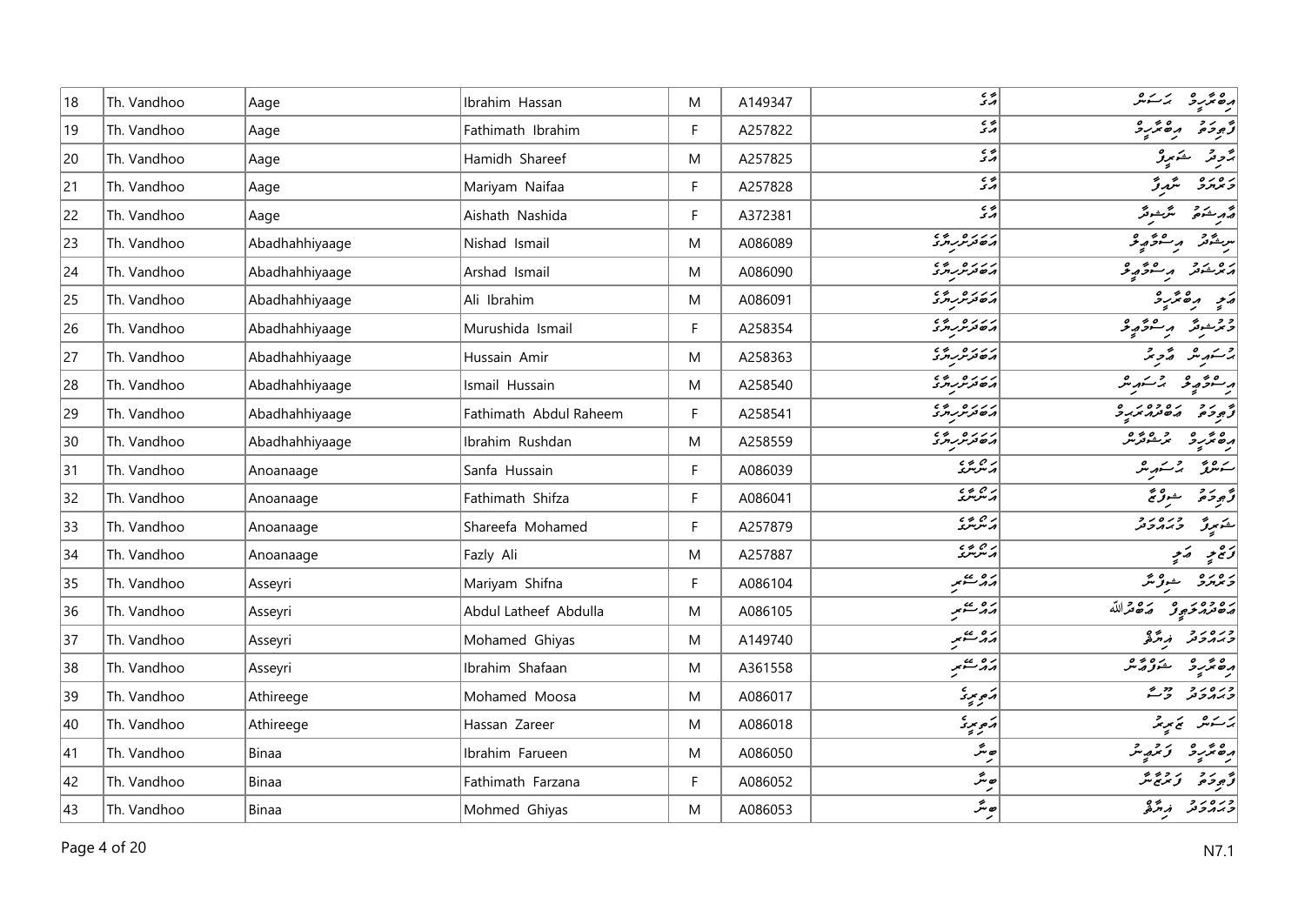| 44 | Th. Vandhoo | Binaa            | Zuhura Ibrahim       | F         | A257900 | حویٹر                         | $\begin{pmatrix} 2 & 2 & 2 & 2 \\ 2 & 2 & 2 & 2 \\ 3 & 2 & 2 & 2 \end{pmatrix}$                                                                                                                    |
|----|-------------|------------------|----------------------|-----------|---------|-------------------------------|----------------------------------------------------------------------------------------------------------------------------------------------------------------------------------------------------|
| 45 | Th. Vandhoo | Binaa            | Ahmed Aiman Rifuath  | ${\sf M}$ | A331145 | اھ پڙ                         | גפגב הקבית תנהם                                                                                                                                                                                    |
| 46 | Th. Vandhoo | <b>Bird Nest</b> | Junaid Mohamed       | M         | A141919 | پره پر مرم<br>  په پېښتون     | جسمری در در در                                                                                                                                                                                     |
| 47 | Th. Vandhoo | Cameeliyaa       | Jaufar Ismail        | M         | A086085 | ءکو پورتر                     | يرور وصوره                                                                                                                                                                                         |
| 48 | Th. Vandhoo | Cameeliyaa       | Saudulla Jaufar      | M         | A257827 | لأحرمرثر                      | حرورالله وكرور                                                                                                                                                                                     |
| 49 | Th. Vandhoo | Caribbean        | Ibrahim Rasheed      | M         | A079778 | نا<br>ماسم حديثر              | رە ئرىر ئىسىمى ئىشىمى                                                                                                                                                                              |
| 50 | Th. Vandhoo | Caribbean        | Aishath Nasfa        | F         | A086014 | ن <sub>ى</sub><br>ئىمرھ ئەنگر | ە ئەر ئىكە ئى ئىر ئىسىر                                                                                                                                                                            |
| 51 | Th. Vandhoo | Caribbean        | Aminath Nafuha       | F         | A381199 | ئىمرھەر<br>ئى                 | أأزجه تترجم                                                                                                                                                                                        |
| 52 | Th. Vandhoo | Dhaadharaage     | Mohamed Ahmed        | ${\sf M}$ | A081653 | ی ر د د<br>ترتربری            | כנסנכ נסנכ<br>כגמכנג הגבנג                                                                                                                                                                         |
| 53 | Th. Vandhoo | Dhanbuge         | Ismail Naseem        | M         | A086067 | ترسره ی                       | ر جۇرچە سىردە                                                                                                                                                                                      |
| 54 | Th. Vandhoo | Dhanbuge         | Aminath Shifana      | F.        | A132065 | ترسره ی                       | -<br>  اگرچر ملتور مشورٌ مگر                                                                                                                                                                       |
| 55 | Th. Vandhoo | Dhanbuge         | Aminath Lamha Naseem | F         | A258406 | ترسره ی                       | أأوسع ووقا الكراوة                                                                                                                                                                                 |
| 56 | Th. Vandhoo | Dhanbuge         | Aminath Faiha Naseem | F         | A391908 | ترسره ی                       | أوستم وربا الراجو                                                                                                                                                                                  |
| 57 | Th. Vandhoo | Dhiggali         | Mariyam Abdul Ganee  | F         | A086434 | مردح تو                       | رەرە رەدەرىر                                                                                                                                                                                       |
| 58 | Th. Vandhoo | Dhiggali         | Adlee Ahmed          | M         | A086435 | مرد نمو محر                   | ە ئۇم ئەرەر                                                                                                                                                                                        |
| 59 | Th. Vandhoo | Dhiggali         | Adil Ahmed           | ${\sf M}$ | A086436 | مردگر تو                      | ړ وه د پره د و                                                                                                                                                                                     |
| 60 | Th. Vandhoo | Dhiggali         | Ahmed Wafir          | ${\sf M}$ | A119592 | مردح تو                       | دەر د ئۇ ئە                                                                                                                                                                                        |
| 61 | Th. Vandhoo | Dhiggali         | Aminath Vishaama     | F         | A390808 | مردگر مو                      | أزويته ويثوثر                                                                                                                                                                                      |
| 62 | Th. Vandhoo | Dhiggali         | Mohamed Samaah       | M         | A401417 | مرد کا عر                     | ورەرو روە                                                                                                                                                                                          |
| 63 | Th. Vandhoo | Fahaage          | Mariyam Hussain      | F         | A086031 | تۇرى                          | ويوره ومنهر                                                                                                                                                                                        |
| 64 | Th. Vandhoo | Fahaage          | Shirmeena Ali        | F         | A086033 | ر و ،<br>قرگری                | جوند په کام                                                                                                                                                                                        |
| 65 | Th. Vandhoo | Fahaage          | Shehenazu Ali        | F         | A086034 | ر و ،<br>قرگری                | $\begin{array}{cc} \hline \begin{array}{cc} \mathcal{L} & \mathcal{L} & \mathcal{L} \\ \mathcal{L} & \mathcal{L} & \mathcal{L} \\ \mathcal{L} & \mathcal{L} & \mathcal{L} \end{array} \end{array}$ |
| 66 | Th. Vandhoo | Fahaage          | Hussain Ali          | ${\sf M}$ | A086035 | ر بر د<br>تر تر د             | بر مسكر مع الأمر                                                                                                                                                                                   |
| 67 | Th. Vandhoo | Fahaage          | Sirhan Ahmed         | M         | A086036 | ر و ،<br>قرگری                | سيعرشش برەرد                                                                                                                                                                                       |
| 68 | Th. Vandhoo | Fahaage          | Ahmed Shah           | M         | A111304 | ر و ،<br>قرگری                | برەر دەر                                                                                                                                                                                           |
| 69 | Th. Vandhoo | Fahaage          | Mohamed Shafeeg      | ${\sf M}$ | A257876 | ۇرگى                          | ورەر دېم ئىكتى ئى                                                                                                                                                                                  |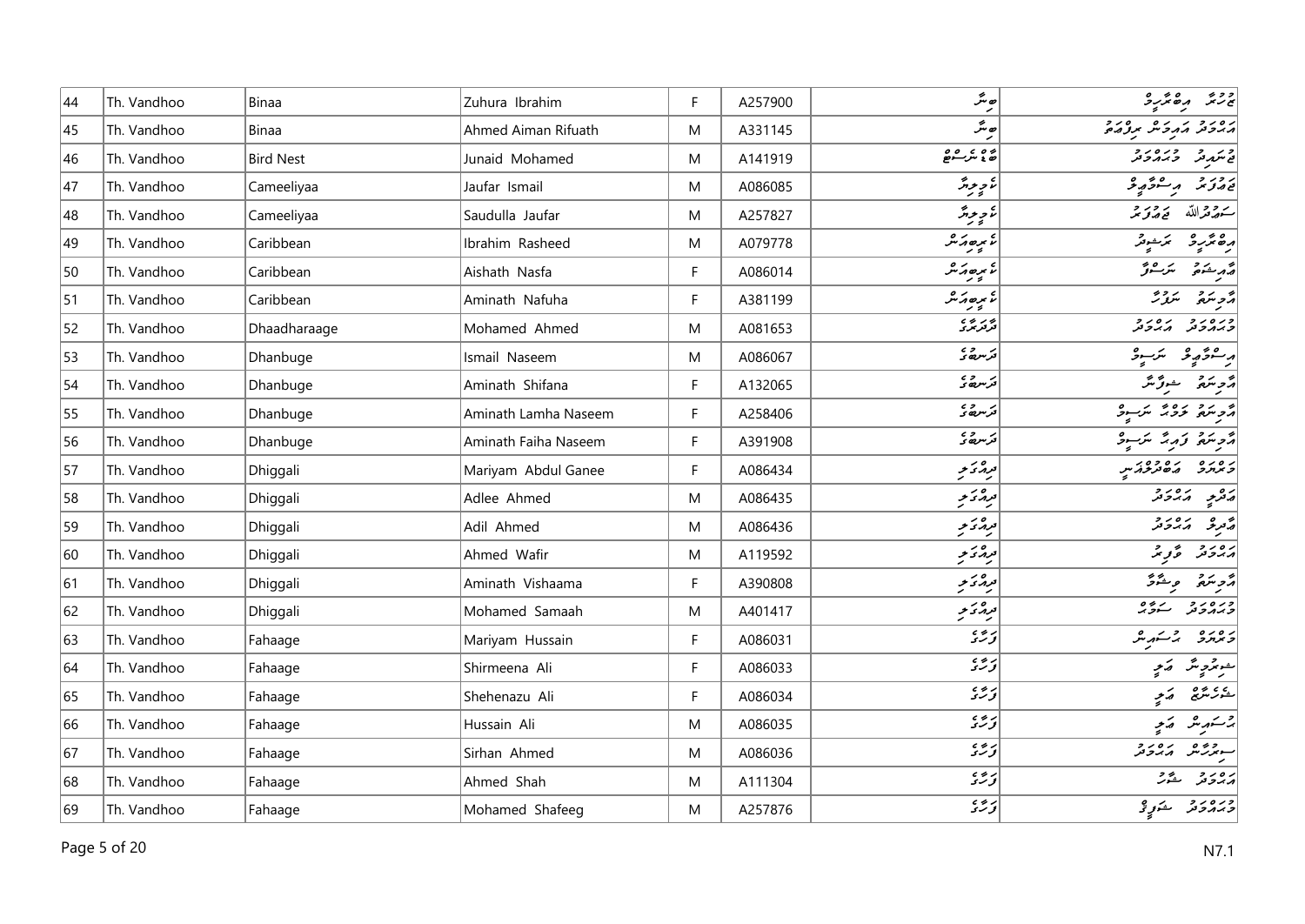| 70 | Th. Vandhoo | Fahaage           | Ahmed Sabeen                          | M           | A257877 | تر پر پ<br>  تر تر پر     | أرور ومستوسر                                                                                                         |
|----|-------------|-------------------|---------------------------------------|-------------|---------|---------------------------|----------------------------------------------------------------------------------------------------------------------|
| 71 | Th. Vandhoo | Fanriyaa          | Hassan Abdul Ghany                    | M           | A064379 | ۇ ئىرىدىگە                | يز کشش مەھ بود ئەير                                                                                                  |
| 72 | Th. Vandhoo | Fanriyaa          | Husna Ibrahim                         | F           | A086025 | ۇ ئىرىدۇ                  | جرحش مرەمجرىرى                                                                                                       |
| 73 | Th. Vandhoo | Fanriyaa          | Fathimath Shimaya                     | F           | A258810 | ر م <sub>عبر پ</sub> ر    | و و ده شود د                                                                                                         |
| 74 | Th. Vandhoo | Fanriyaa          | Mariyam Shahuma Hassan<br>Abdul Qanee | F           | A390988 | ئۇنىزىدىگە                | رەرە بەدە بەدە رەدەر.<br>دىمەرد خەرد بەسەر مەھەردە س                                                                 |
| 75 | Th. Vandhoo | Fanriyaa          | Mohamed Samah Hassan Abdul<br>Ghany   | ${\sf M}$   | A390989 | ۇ ئىرىدىگە                | وره رو د برو بر ره د ره دور بر                                                                                       |
| 76 | Th. Vandhoo | Farudhaabageechaa | Moosa Ali                             | ${\sf M}$   | A012164 | ۇ ئرىزە ئەنگى             | لترشش الأسمية                                                                                                        |
| 77 | Th. Vandhoo | Farudhaabageechaa | Fathimath Shaheeda                    | F           | A086016 | ز حر تركه و پخ            | ر<br>تو <i>پوځو</i> شکړېنگر                                                                                          |
| 78 | Th. Vandhoo | Farudhaabageechaa | Mohamed Shahid Moosa                  | M           | A131733 | ز جردگرهه په گا           |                                                                                                                      |
| 79 | Th. Vandhoo | Farudhaabageechaa | Aminath Shahida                       | F           | A257768 | ز جروزه به پخ             | ومحر المتعرفة                                                                                                        |
| 80 | Th. Vandhoo | Farudhaabageechaa | Mariyam Shuhudha                      | F.          | A257771 | ز ژو <i>ژه پ</i> خ        | رەرە شەدىر<br>دىمەدو شەرىر                                                                                           |
| 81 | Th. Vandhoo | Fehivina          | Ahmed Zakee                           | M           | A086047 | ا در مرید<br><u>سرم</u>   | أرور و سي                                                                                                            |
| 82 | Th. Vandhoo | Fehivina          | Hassan Saheel                         | M           | A086054 | اؤره مئر<br><u>ست</u>     | ىزىكە سەربى                                                                                                          |
| 83 | Th. Vandhoo | Fehivina          | Liusad Ahmed                          | M           | A086055 | ء<br>فرسر عبر             | ورقيقو بره دو                                                                                                        |
| 84 | Th. Vandhoo | Fehivina          | Aishath Shahula                       | F           | A258266 | ۇروپۇ                     | م ديده ديده.<br>مرسمه شرحو                                                                                           |
| 85 | Th. Vandhoo | Fehivina          | Fathimath Liyoosa                     | F.          | A258267 | ۇروپر<br><u>سىرى</u> ر    | $rac{1}{6}$<br>$rac{1}{6}$<br>$rac{1}{6}$<br>$rac{1}{6}$<br>$rac{1}{6}$<br>$rac{1}{6}$<br>$rac{1}{6}$<br>$rac{1}{6}$ |
| 86 | Th. Vandhoo | Fehivina          | Faiza Ahmed                           | F           | A258270 | ۇروپر                     |                                                                                                                      |
| 87 | Th. Vandhoo | Fesfari           | Aminath Mohamed                       | F           | A086012 | ۇر ھۆكىر                  | 2,013 212                                                                                                            |
| 88 | Th. Vandhoo | Fesfari           | Ahmed Ahsan                           | M           | A257745 | اؤت ورمبر                 | رەرو رەپ                                                                                                             |
| 89 | Th. Vandhoo | Finifenmaage      | Ismail Niyaz                          | M           | A023459 | اربىر ئەھمىي              | وسنوقي ومستوقح                                                                                                       |
| 90 | Th. Vandhoo | Finifenmaage      | Ahmed Ali                             | M           | A086191 | وسوعدة                    | رەرد كەي                                                                                                             |
| 91 | Th. Vandhoo | Finifenmaage      | Mariyam Muneeza                       | F           | A086199 | ر سرگە شر <sup>ى</sup> رى | أدمرو وسرمج                                                                                                          |
| 92 | Th. Vandhoo | Finifenmaage      | Luveyza Ahmed                         | $\mathsf F$ | A086200 | ر سرگە شر <sup>ى</sup> رى | بر ہ بر د<br>م <i>ر</i> بر <del>د</del> تر<br>و پر ء<br>موس                                                          |
| 93 | Th. Vandhoo | Finifenmaage      | Fathimath Niyaza                      | F           | A086201 | ر سرگە شر <sup>ى</sup> رى | سرپڙيج<br>وٌ جو چر ح                                                                                                 |
| 94 | Th. Vandhoo | Finifenmaage      | Aishath Juliya                        | F           | A086202 | اربېږ هغه                 | أقهر مشكرة فتتح والمحر                                                                                               |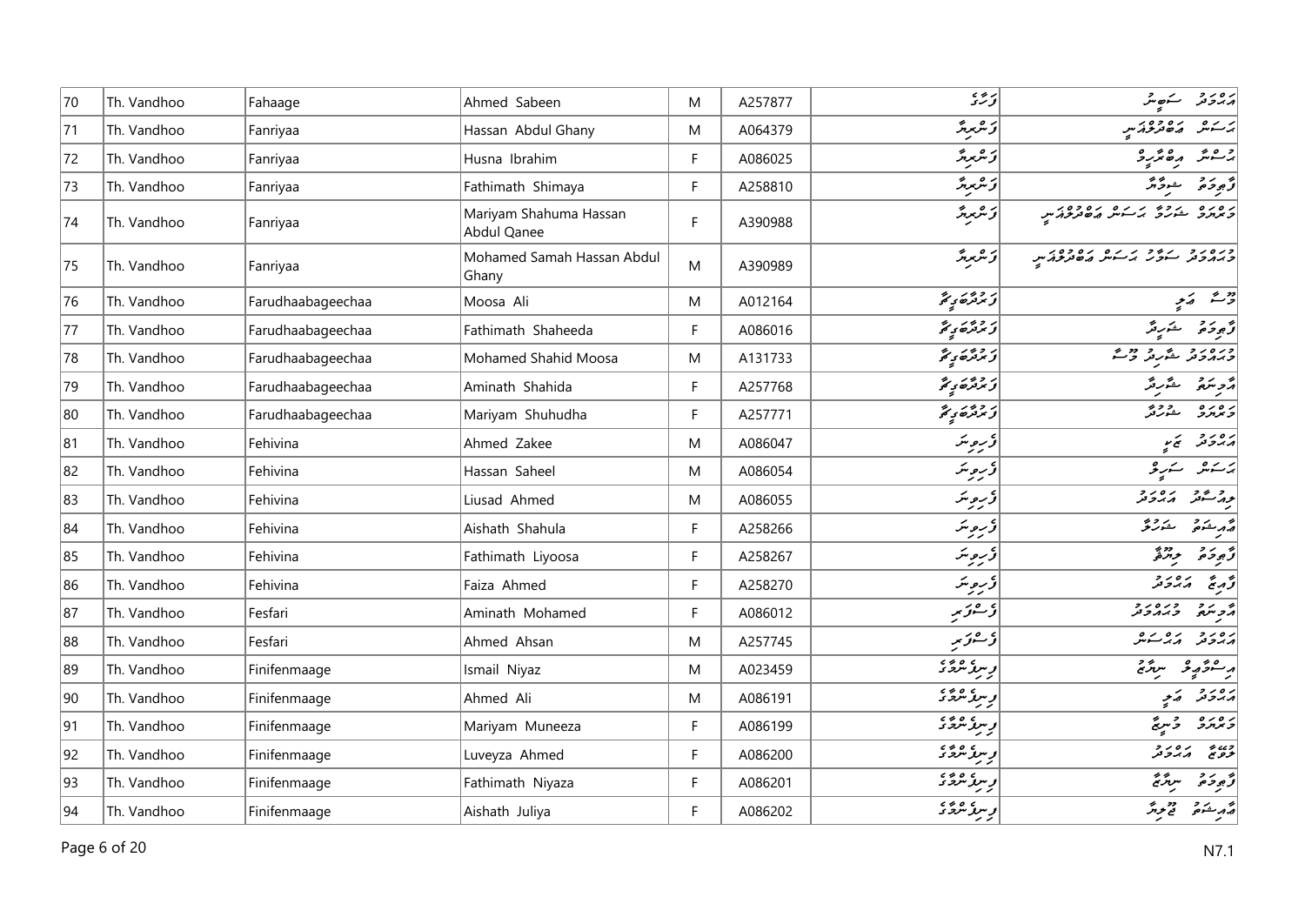| 95  | Th. Vandhoo | Finifenmaage    | Mohamed Inaz         | M  | A258291 | <i>و</i> سرۇ مەدىجە ئە              | ە بەشى<br>و رە ر د<br><i>د بە</i> پەر    |
|-----|-------------|-----------------|----------------------|----|---------|-------------------------------------|------------------------------------------|
| 96  | Th. Vandhoo | Finifenmaage    | Shiyaz Ibrahim       | M  | A258294 | اربرو فيوتج                         | برە ئۆرۈ<br>ے پر گرم<br>مر               |
| 97  | Th. Vandhoo | Finifenmaage    | Aminath Shiyana      | F. | A258296 | اوسۇمىزد                            | شەدگرىگر<br>ړ څر سرچ                     |
| 98  | Th. Vandhoo | Finivilaage     | Mohamed Reeshan      | M  | A372327 | ر سره د د ؟<br>ر بر بر              | و رە ر د<br><i>د بر</i> پر تر<br>ىرىشەشر |
| 99  | Th. Vandhoo | Gireethereyge   | Nazra Ibrahim        | F  | A086096 | ن در د د د<br>تر موجود د            | يتفريثه وكالحرير                         |
| 100 | Th. Vandhoo | Gireethereyge   | Nazeera Ibrahim      | F  | A086097 | ن در د د د<br>تر موجو بور           | ىئىرىتى مەھترىرى                         |
| 101 | Th. Vandhoo | Gireethereyge   | Mohamed Ibrahim      | M  | A086098 | ی در د<br>تر موجودی<br>تر بی        | כנהבת הפיציב                             |
| 102 | Th. Vandhoo | Gireethereyge   | Hawwa Ibrahim        | F  | A086101 | ی در د<br>تر موجودی<br>تر بی        | ەرھەترىر <sup>ى</sup><br>برە پە          |
| 103 | Th. Vandhoo | Gireethereyge   | Azeera Ibrahim       | F  | A086102 | ن در د<br>تر موجو مور<br>تر به      | ړنږ پر هڅر و                             |
| 104 | Th. Vandhoo | Gulaabeege      | Mohamed Hassan       | M  | A257818 | د و ه<br>د ژه د                     | ورەرو پرىكە                              |
| 105 | Th. Vandhoo | Gulaabeege      | Aishath Iyaza        | F  | A258532 | د څه په <sup>ې</sup>                | وكركو والمركم                            |
| 106 | Th. Vandhoo | Gulaabeege      | Ashiyath Shizana     | F  | A359782 | د څه د                              | ر<br>مگسمبرگرم شورخ مگر                  |
| 107 | Th. Vandhoo | Gulshaneege     | Rugiyya Moosa        | F  | A086043 | ر و شکور پار<br>د کر شکور پار       | و وه دوره.<br>مر <sub>قو</sub> م دور     |
| 108 | Th. Vandhoo | Gulshaneege     | Bunyameen Adam       | M  | A086045 | د ژخه سرِ دَ                        | و و پر په دره<br><i>ه سرگرچ</i> شر       |
| 109 | Th. Vandhoo | Gulshaneege     | Nooh Adam            | M  | A257890 | ر و عن سر <sup>ج</sup>              | دده په ده<br>سربر مرکز                   |
| 110 | Th. Vandhoo | Gulshaneege     | Ibrahim Nihan        | M  | A401788 | تروىحىسرى                           | ەھ ئ <sup>ۆ</sup> ر ۋ<br>سرچينې<br>په    |
| 111 | Th. Vandhoo | Handhuvareege   | Basheera Ali         | F. | A086092 | ر سروگر <sub>مو</sub> ر             | ە ئىبە ئە                                |
| 112 | Th. Vandhoo | Handhuvareege   | Aishath Sheereen     | F. | A086093 | ئەس <i>ەقرىر س</i> ېرى              | و<br>وگرځو خونړنگر                       |
| 113 | Th. Vandhoo | Handhuvareege   | Mohamed Shammoon     | M  | A124615 | ر سرچر <sub>سر</sub> ي              | شە ە دو ھ<br>و ر ه ر و<br>د بر پر تر     |
| 114 | Th. Vandhoo | Handhuvareege   | Aminath Sharoona     | F  | A258571 | ئەسە <i>تى ئە</i> رى                | شەنبۇرىتىر<br>أرمر وسنرو                 |
| 115 | Th. Vandhoo | Handhuvareege   | Ahmed Shimau         | M  | A258575 | ر سرچر <i>ي پ</i> ري                | رەر ئەر<br>مەرىر ئىوگە                   |
| 116 | Th. Vandhoo | Hanhaara        | Saada Ismail         | F  | A258511 | ر ەپرىر<br><i>ر</i> ىتر <i>ى</i> تر | سەئەتر مەسىرىمەتر                        |
| 117 | Th. Vandhoo | Hanifar         | Maimoona Mohamed     | F. | A257758 | ئەس <i>بە</i> تە                    | נגמי כנסנב<br>בגבית בגבשה                |
| 118 | Th. Vandhoo | Helegeli        | Abdul Rahman Abdulla | M  | A086011 | ژی پی سرچ                           | ره ده ره ده دره دالله                    |
| 119 | Th. Vandhoo | Hithaffinivaage | Ali Nizam            | M  | A086048 | ىرە تروپىرە ئ <sup>ە</sup>          | ړې سروگر                                 |
| 120 | Th. Vandhoo | Jazeera         | Ali Rasheed          | M  | A086019 | ر<br>يح مي مگر                      | كالمح المخرجون                           |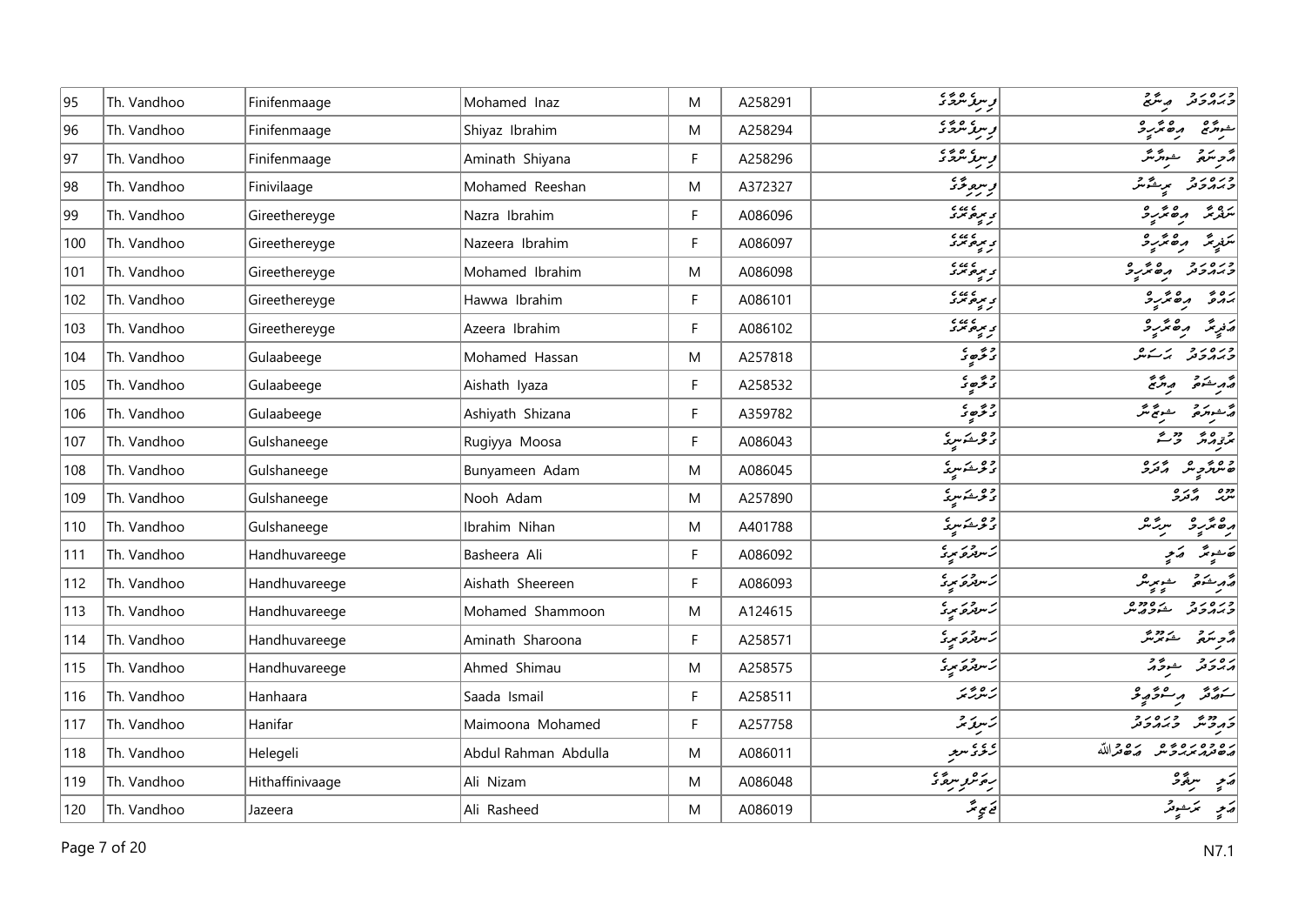| 121 | Th. Vandhoo | Jazeera         | Latheefa Abdul Raheem | F.          | A086060 | ئے بچ پُر                                       | دَوِرٌ   دەدە دېر د                                                                                                                                      |
|-----|-------------|-----------------|-----------------------|-------------|---------|-------------------------------------------------|----------------------------------------------------------------------------------------------------------------------------------------------------------|
| 122 | Th. Vandhoo | Jazeera         | Maryam Thuhufa        | F           | A401787 | ئے سچ مگر                                       | ئە ئەرە<br>و و د<br>می بر تو                                                                                                                             |
| 123 | Th. Vandhoo | Jeymumaage      | Aminath Nazima        | F           | A258461 | پر و دی پر<br>  فع فرمز می                      | أرمز يتمده<br>سَّرْهُ رَ                                                                                                                                 |
| 124 | Th. Vandhoo | Karankaage      | Ibrahim Abdulla       | M           | A005505 | ر ره ۶۵<br>ما بر مرما د                         | ەھىراللە<br>ە ھەترىر <sup>ە</sup>                                                                                                                        |
| 125 | Th. Vandhoo | Karankaage      | Raziyya Abdulla       | $\mathsf F$ | A086070 | ر ر ه و د ،<br>ما <del>ب</del> رمبر <i>دا</i> د | برسورتر مكافرالله                                                                                                                                        |
| 126 | Th. Vandhoo | Karankaage      | Mausooma Hassan       | F           | A086084 | ر ره ۶۵<br>ما بر مرما د                         | رو دوم پر کاش                                                                                                                                            |
| 127 | Th. Vandhoo | Karankaage      | Mohamed Yameen        | M           | A258424 | ر ر ه و ،<br>ما <del>ب</del> رمبر <i>دا</i> د   | כנסגר תכת                                                                                                                                                |
| 128 | Th. Vandhoo | Karankaage      | Ahmed Yaseen          | M           | A345321 | ر ر ه و ،<br>ما بر مرد د                        | أرەرو ئۇسومىر                                                                                                                                            |
| 129 | Th. Vandhoo | Khaleefa        | Ismail Abdulla        | M           | A086071 | زَرٍوٌ                                          | أمر عوصر ومحصرالله                                                                                                                                       |
| 130 | Th. Vandhoo | Khaleefa        | Khadeeja Mohamed      | F           | A257852 | زَرٍوٌ                                          | زَمِرِيَّ دَبَہ دَمَّر                                                                                                                                   |
| 131 | Th. Vandhoo | Khaleefa        | Ahmed Imran           | M           | A258421 | زَرٍوٌ                                          | رەرو رومۇر                                                                                                                                               |
| 132 | Th. Vandhoo | Khaleefa        | Mohamed Shafran       | M           | A329529 | زَرٍوٌ                                          | وره رو دره بود<br><i>و پرو</i> ور شوگر ش                                                                                                                 |
| 133 | Th. Vandhoo | Kudahuvadhooge  | Umar Nazim            | M           | A086037 | و ر و ر دو ،<br>ما ٤ مر و توى                   | ور و شهره                                                                                                                                                |
| 134 | Th. Vandhoo | Kudhiraiymaage  | Habeeba Ahmed         | F           | A086437 | ژمر پره وي<br>  نامر پره وي                     | برَحِرَّةٌ مَدَرَّتْر                                                                                                                                    |
| 135 | Th. Vandhoo | Luboamaage      | Ismail Shafeeg        | M           | A027283 | و <i>0 ه</i> ي<br>مون د ک                       | ر مەركىمى ئىستىر قىلىنىش ئىلەن ئىستان.<br>مەسىبەت ئىستان ئىستان ئىستان ئىستان ئىستان ئىستان ئىستان ئىستان ئىستان ئىستان ئىستان ئىستان ئىستان ئىستان ئىست |
| 136 | Th. Vandhoo | Luboamaage      | Mariyam Nisa          | F           | A060536 | و <i>0 ه</i> ی<br>مو <b>ره</b> و ی              | ويوره سرت                                                                                                                                                |
| 137 | Th. Vandhoo | Luboamaage      | Rasheeda Ismail       | F           | A070899 | و <i>0 ه</i> ء<br>موھ <del>و</del> ي            | ىرىسىقە بەستۇپ ئو                                                                                                                                        |
| 138 | Th. Vandhoo | Luboamaage      | Aishath Ismail        | F           | A076448 | و <i>0 ه</i> ء<br>موھ <del>و</del> ي            | ۇرىشقى برىشۇرچ                                                                                                                                           |
| 139 | Th. Vandhoo | Luboamaage      | Ahmed Shafeeq         | M           | A086022 | و <i>0 ه</i> ي<br>مون نو ي                      | رەر دىر<br>مەدىر ش <i>ۆ</i> رى                                                                                                                           |
| 140 | Th. Vandhoo | Magumatheege    | Fathimath Mohamed     | F           | A086080 | تر تر حر تر                                     | و رە ر د<br><i>د ب</i> رگەنز<br>و څو څه د                                                                                                                |
| 141 | Th. Vandhoo | Magumatheege    | Aminath Ibrahim       | $\mathsf F$ | A086081 | 5 5 5 م 5                                       | أروبتهم<br>برە ئۆرۈ                                                                                                                                      |
| 142 | Th. Vandhoo | Magumatheege    | Hassan Mahid          | M           | A258498 | ر و ر<br>5 د 5 د <sub>ې</sub> د                 | يەسەھە ئەرقە                                                                                                                                             |
| 143 | Th. Vandhoo | Maizaandhoshuge | Waseema Mohamed       | F           | A257850 | نز مرتج مرتبر د ،<br>د مرتبع مرتبر مرتبه        | وَسِيوَ ويه ورو                                                                                                                                          |
| 144 | Th. Vandhoo | Maizaandhoshuge | Aishath Nazma         | F           | A257859 | نز مرتدبر در در با<br>در مرتدبر در              | وكرو مردو                                                                                                                                                |
| 145 | Th. Vandhoo | Maizaandhoshuge | Mohamed Munawwar      | M           | A257861 | ر په ۱۶۵۵ و و<br>د کمري سرفرسرۍ                 | و ر ه ر د<br><i>و پر</i> پر تر<br>و ره ر د<br><b>ر</b> سمه و بر                                                                                          |
| 146 | Th. Vandhoo | Maizaandhoshuge | Mariyam Samaha        | F           | A257863 | نز مرتج مرتبر د ،<br>د مرتبع مرتبر مرتبه        | سترقر<br>ر ه ر ه<br><del>د</del> بربرگ                                                                                                                   |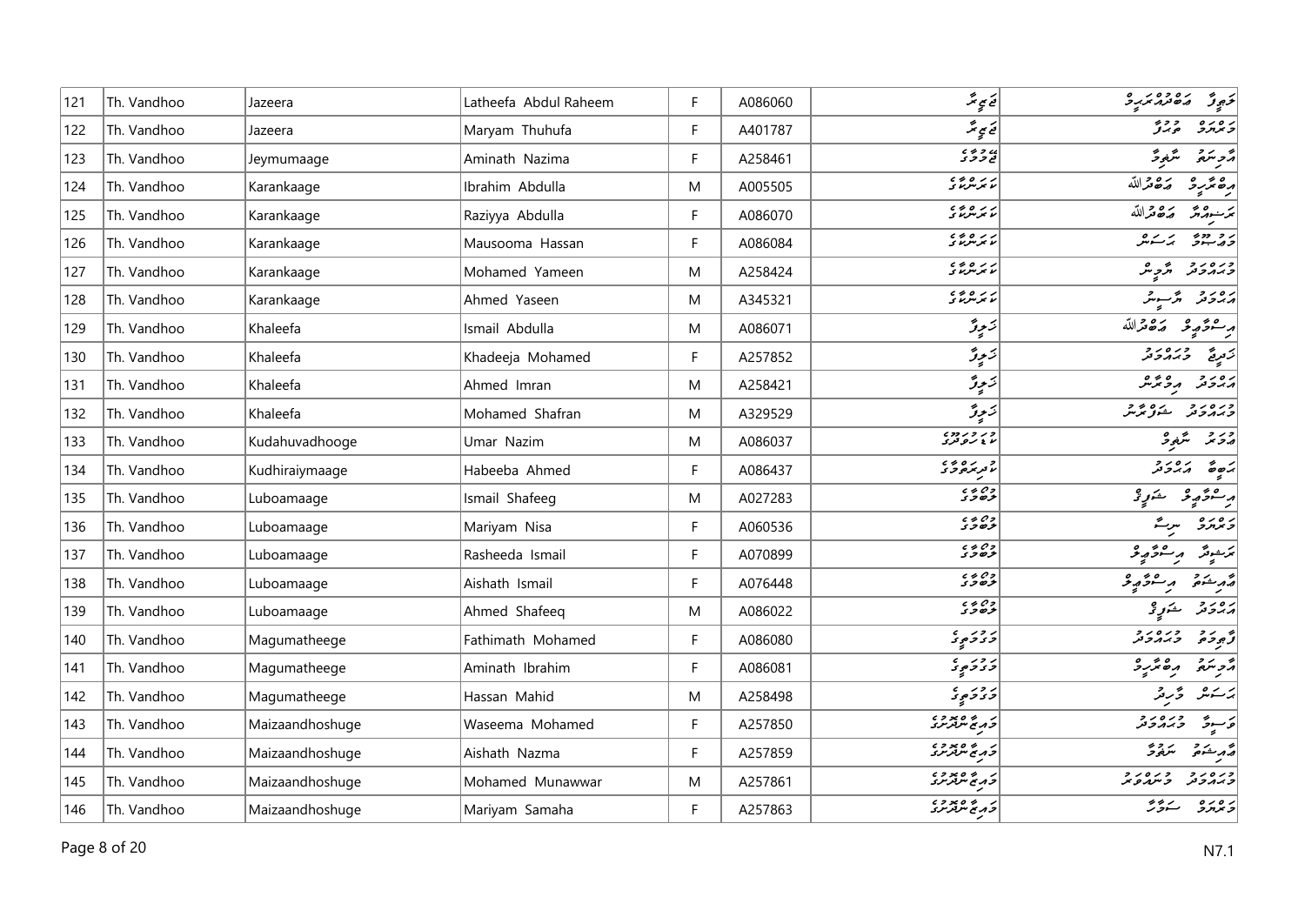| 147 | Th. Vandhoo | Maizaandhoshuge | Aminath Nazaha            | F         | A401785 | ر په ۱۶ ورو د<br>د کېږي سرفرس                      | سرنج تر<br>ۇ جە ئىبر<br>مەس                  |
|-----|-------------|-----------------|---------------------------|-----------|---------|----------------------------------------------------|----------------------------------------------|
| 148 | Th. Vandhoo | Manfa           | Ali Rasheed               | M         | A086020 | ىر ھۇ                                              | أركمني أترك والمراجي                         |
| 149 | Th. Vandhoo | Muskaan         | Khadeeja Mohamed          | F.        | A010294 | د مەر مەر                                          | تزمرچَّ<br>ورەرد                             |
| 150 | Th. Vandhoo | <b>Naares</b>   | Abdulla Rasheed           | M         | A086021 | پږي ه                                              | ەھىراللە<br>ىمەشەقر                          |
| 151 | Th. Vandhoo | Naares          | Surayya Adam              | F         | A128304 | ىئرىزىشە                                           | و ره ده په ده<br>څخه مرکز                    |
| 152 | Th. Vandhoo | <b>Naares</b>   | Ahmed Afshal              | M         | A257802 | متزبر م                                            | رەرد رەئبۇ                                   |
| 153 | Th. Vandhoo | Nafaa           | Ali Mohamed               | M         | A086040 | سروٌ                                               |                                              |
| 154 | Th. Vandhoo | Nafaa           | Yumna Ali                 | F         | A258644 | سَرَوٌ                                             | وه شر<br>مرح سر<br>ەنىر                      |
| 155 | Th. Vandhoo | Nafaa           | Mizna Ali                 | F         | A258646 | سرتر                                               | دېم په                                       |
| 156 | Th. Vandhoo | Nedhunge        | Ibrahim Shareef           | M         | A086079 | ء و ه ۽<br>سرپرسر <sub>ک</sub>                     | $rac{2}{3}$<br>ىشكىرۇ                        |
| 157 | Th. Vandhoo | Nedhunge        | Aishath Shaamalee         | F.        | A355261 | ے و ه ۽<br>سرپرسر <sub>ک</sub>                     | وأمرينتمو<br>ستذرَّمَر                       |
| 158 | Th. Vandhoo | Nivaidhoshuge   | Mariyam Naiza             | F         | A086026 | سرچە جە د ي<br>سرچە پەنگەنزى                       | ر ه ر ه<br><del>و</del> بوبرو<br>سَّرىمَّ    |
| 159 | Th. Vandhoo | Nivaidhoshuge   | Abdul Jaleel Hussain      | M         | A086027 | سرکھ وقریری<br>سرکھ وقریری                         | גە دەرىج بولى بالىكتىرلىش                    |
| 160 | Th. Vandhoo | Nivaidhoshuge   | Aishath Hafiza            | F         | A086028 | سرچە جە جە<br>سرچە سرچىرى                          | وأرجنتمو الأولج                              |
| 161 | Th. Vandhoo | Nivaidhoshuge   | Ahmed Naiz                | M         | A094712 | سر تکریم د د پر<br>سرچ مرفتر ترک                   | رەرو شەھ                                     |
| 162 | Th. Vandhoo | Nivaidhoshuge   | Ibrahim Nafiz             | M         | A155505 | سرچر پو و ۽<br>سرچ <sub>مر</sub> فرسر <sub>ي</sub> | سگرونر<br>ەرھەترىر <sup>ى</sup>              |
| 163 | Th. Vandhoo | Nivaidhoshuge   | Madheeha Ibrahim          | F.        | A257834 | سر تد در بر د بر<br>مرغ مرکز مرکز                  | ىزىدىگە<br>خەمەرىگە<br>ېر ھ <i>ي</i> تر پر د |
| 164 | Th. Vandhoo | Nivaidhoshuge   | Ali Hafiz                 | M         | A257841 | سرکھ وقریری<br>سرکھ وقریری                         | أرشح التجمع ولحجر                            |
| 165 | Th. Vandhoo | Nivaidhoshuge   | Mohamed Nafiu             | M         | A257843 | سرچە جە ج<br>سرچە سرچىرى                           | ورەر د<br><i>دېگ</i> رگر                     |
| 166 | Th. Vandhoo | Nivaidhoshuge   | Ahmed Rashnaan            | M         | A331146 | سرچە جە د ي<br>سرچە پەنگەنزى                       | رەرە بەھەتەر<br>مەرىر بۇشەش                  |
| 167 | Th. Vandhoo | Nivaidhoshuge   | Ismail Nasif              | M         | A401790 | سرچە <i>چە ج</i>                                   | ر قۇيۇ شىرۇ                                  |
| 168 | Th. Vandhoo | Noabahaaruge    | Fathimath Naeema          | F         | A079779 | ەر بەر دې<br>سرھار بىرى                            | أوجوحه سمدة                                  |
| 169 | Th. Vandhoo | Noabahaaruge    | Hawwa Ahmed               | F.        | A086111 | ہ ر پر و ،<br>سر <i>ھ ر</i> بری                    | برەپچ<br>پرور و                              |
| 170 | Th. Vandhoo | Noabahaaruge    | Aminath Mufeedha          | F         | A257749 | ہ ر بر و ،<br>سر <i>ھ ر</i> بری                    | ړٌ پر سَرَ ۽ وَ پِر گُر                      |
| 171 | Th. Vandhoo | Nookokaage      | Aishath Zakariyya         | F         | A086059 | وویو پر پر<br>سربر رکھ ت                           | הוק בי הודי היה                              |
| 172 | Th. Vandhoo | Nookokaage      | Abdul Hameed Abdul Raheem | ${\sf M}$ | A086062 | وویو پر د<br>سویں مذبی                             | נסכם נכנים מסכם מס<br>מסתיכת מסת מאת         |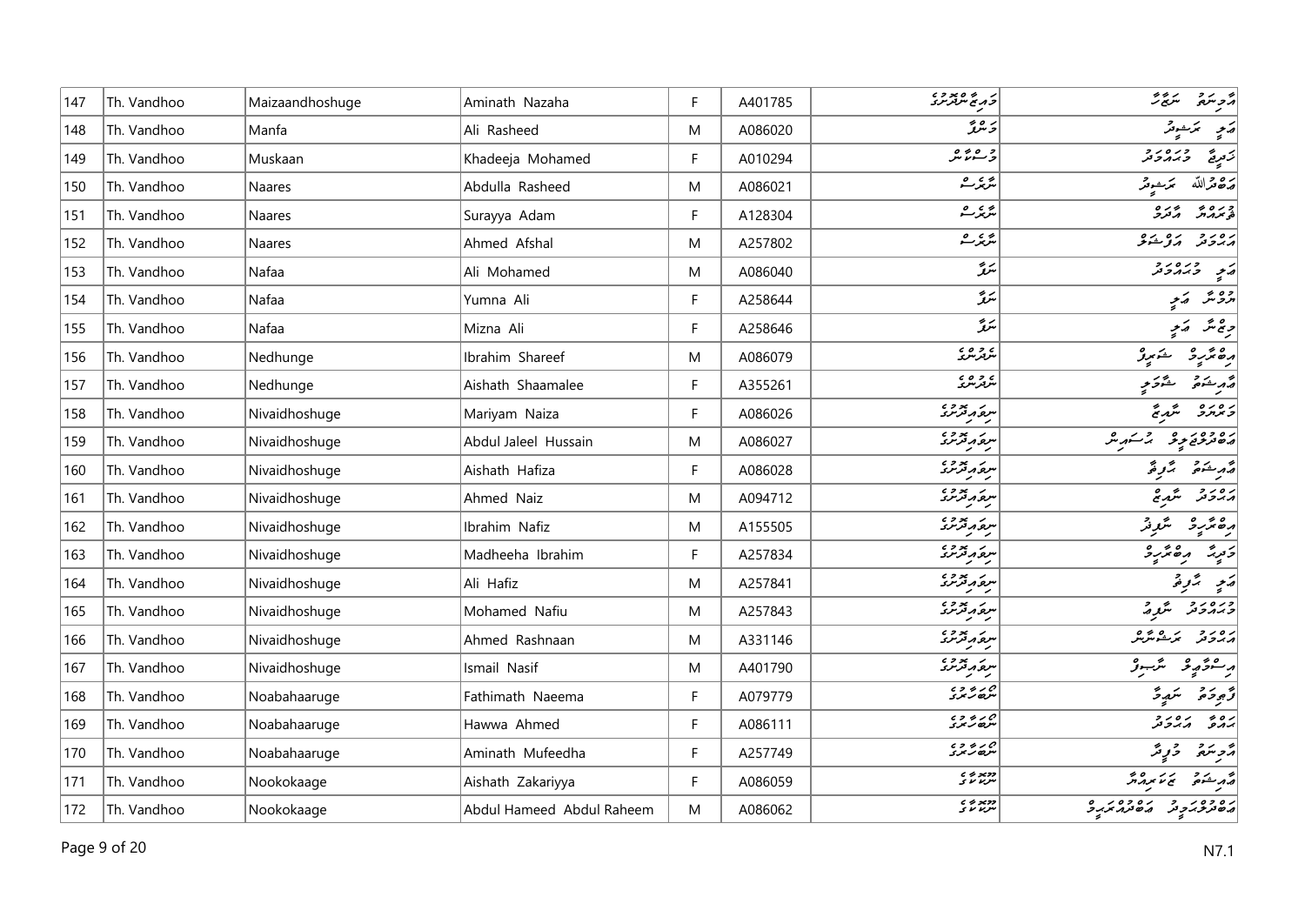| 173 | Th. Vandhoo | Nookokaage      | Mohamed Khaleel      | M           | A086063 | دد پر دی<br>سربر بر ی               | دبرەرد تەرد                                           |
|-----|-------------|-----------------|----------------------|-------------|---------|-------------------------------------|-------------------------------------------------------|
| 174 | Th. Vandhoo | Nookokaage      | Ahmed Musthafa       | M           | A099331 | وویو پر پر<br>سربر بر <sub>ک</sub>  | ده د د ه د و.<br>مدوند و سبوتو                        |
| 175 | Th. Vandhoo | Nookokaage      | Hussain Afeef        | M           | A121591 | وویر پر ہ<br>سربر بر <sub>ک</sub>   | يزخير شي الأرياني                                     |
| 176 | Th. Vandhoo | Nookokaage      | Ibrahim Abdul Raheem | M           | A151080 | وویو پر ہ<br>سربر رکا ی             | ر ه و ه ر<br>پره تربر تربر و<br>ە ھەترىر <sup>ى</sup> |
| 177 | Th. Vandhoo | Nookokaage      | Afiya Abdul Raheem   | $\mathsf F$ | A258352 | وویر پر ہ<br>سربر بر <sub>ک</sub>   | و په پېښتو<br>مرکز د<br>ر ه د ه ر<br>پره تر پر تر     |
| 178 | Th. Vandhoo | Nookokaage      | Aminath Aathifa      | F           | A258357 | دد پر دی<br>سورا ما می              | أزويني أأوقر                                          |
| 179 | Th. Vandhoo | Nookokaage      | Rafeea Abdul Raheem  | F           | A258359 | دوپر در د<br>سوپا ما ی              |                                                       |
| 180 | Th. Vandhoo | Nookokaage      | Safiyya Abdul Raheem | $\mathsf F$ | A258365 | دد پر در در<br>سربر بر د            | C 10201 2011                                          |
| 181 | Th. Vandhoo | Noomaraage      | Muneer Ismail        | M           | A023821 | وور پر پر<br>سرچ مر <sub>ک</sub>    | دسرير برائد ويو                                       |
| 182 | Th. Vandhoo | Noomaraage      | Muneera Ismail       | F           | A086086 | وور پر پر<br>سرچ موی                | خېږېد<br>بره په پېړۍ                                  |
| 183 | Th. Vandhoo | Noomaraage      | Hawwa Zahira         | F           | A086087 | وور پر پر<br>سرچ مر <sub>ک</sub>    | برەپچ<br>پھ ريگر<br>س                                 |
| 184 | Th. Vandhoo | Noomaraage      | Ismail Hussain       | M           | A086088 | وور پر پر<br>سرچ موی                | برحۇم ئى ئىكرىش                                       |
| 185 | Th. Vandhoo | Noomaraage      | Ali Muruthala        | M           | A121393 | وور پر پر<br>سرچ موی                |                                                       |
| 186 | Th. Vandhoo | Noomaraage      | Fathimath Shiyaza    | $\mathsf F$ | A138183 | وور پر پر<br>سرچ بنری               | وٌ و د مشر شور په ش                                   |
| 187 | Th. Vandhoo | Noomaraage      | Aminath Shifaza      | F           | A258529 | وور پر پر<br>سرچ مر <sub>ک</sub>    | سنبوتونج<br>ړځ سرچ                                    |
| 188 | Th. Vandhoo | Nooraanee villa | Abdulla Mohamed      | M           | A023916 | يزىر<br>سرىر سرە ئى                 | برە ترالله<br>و رە ر د<br><i>د ب</i> رگرىز            |
| 189 | Th. Vandhoo | Nooraanee villa | Nazira Ibrahim       | F           | A086099 | يزېژ <sub>مبرو</sub> ئ <sup>ې</sup> | شموشر مرەشرىر                                         |
| 190 | Th. Vandhoo | Nooraanee villa | Mohamed Ali          | M           | A086112 | يژبر سره د گر                       | ورەرد كې                                              |
| 191 | Th. Vandhoo | Nooraanee villa | Ali Naufal           | M           | A258589 | يزېژ <sub>مبرو</sub> ئ <sup>ې</sup> | أەي ئىمەترى                                           |
| 192 | Th. Vandhoo | Nooraaneege     | Fathimath Nasheeda   | F           | A086056 | دو پر<br>سربر سرپر                  | ۇي <sub>ۇ</sub> رۇ ئىنېۋ                              |
| 193 | Th. Vandhoo | Nooraaneege     | Mohamed Haneef       | M           | A086057 | دو پر<br>سربر سرپر                  | ورەرو ئەرو                                            |
| 194 | Th. Vandhoo | Nooraaneege     | Aishath Nizeema      | F           | A125399 | چېر شورځ<br>سرچر سوچ                |                                                       |
| 195 | Th. Vandhoo | Nooraaneege     | Ali Nizeem           | M           | A149786 | دو په په<br>مربر پېړۍ               | ړې سرې د                                              |
| 196 | Th. Vandhoo | Nooraaneege     | Jameela Ismail       | F           | A258300 | دو پر<br>مربر س <sub>و</sub> ر      | ى بەرگە<br>مەسىر<br>وسترة ويحر                        |
| 197 | Th. Vandhoo | Nooraaneege     | Yoosuf Najiz         | M           | A258308 | دو پر<br>سربر سرپر                  | ورية<br>سگھ ج                                         |
| 198 | Th. Vandhoo | Nooraaneege     | Ibrahim Nahid        | M           | A258311 | چرمچر سرچ<br>سرچر سرچ               | رە ئۈر ئىرىز                                          |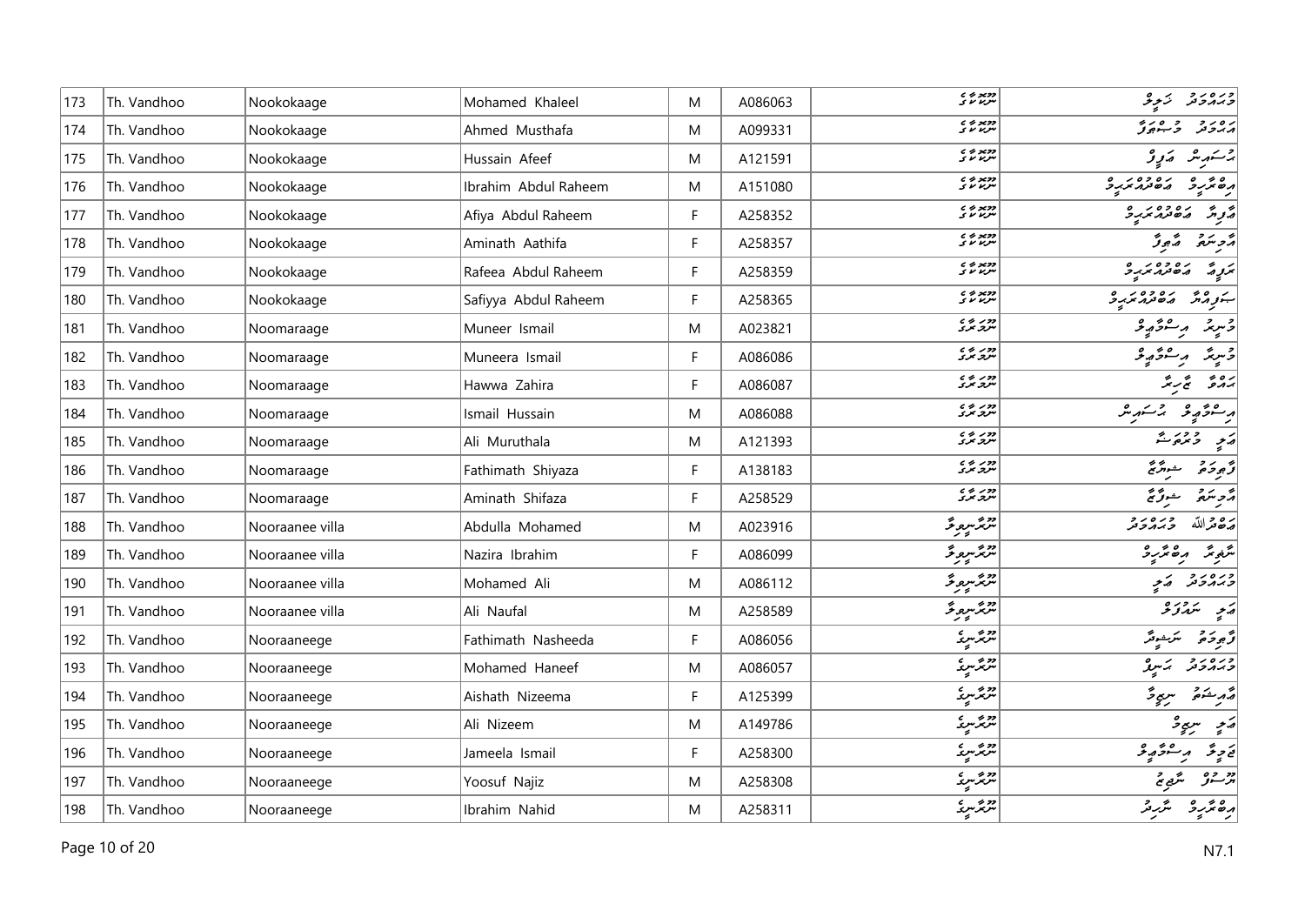| 199 | Th. Vandhoo | Nooraaneege    | Ali Mimrah            | M         | A373543 | دو پر<br>سربر سرپر                      | أربح وونرر                                                           |
|-----|-------------|----------------|-----------------------|-----------|---------|-----------------------------------------|----------------------------------------------------------------------|
| 200 | Th. Vandhoo | Noovilla       | Ismail Naseer         | M         | A086128 | يتره پڅه                                | رەشۇر ئەرگىيەتى<br>ئەسكىل كەيدۇ                                      |
| 201 | Th. Vandhoo | Noovilla       | Hassan Fareed         | M         | A258775 | تترهر محر                               |                                                                      |
| 202 | Th. Vandhoo | Orchid Maage   | Hassan Hussain        | M         | A086103 | لمروء                                   | برسم برستهر                                                          |
| 203 | Th. Vandhoo | Orchid Maage   | Zuhaira Hassan        | F         | A086106 |                                         |                                                                      |
| 204 | Th. Vandhoo | Orchid Maage   | Shaneela Hassan       | F         | A155504 |                                         | ڪيريو پرڪير                                                          |
| 205 | Th. Vandhoo | Orchid Maage   | Inayath Hassan        | M         | A155581 | ه وه وه<br>مربو د د                     | مەسىرە كەسكىر                                                        |
| 206 | Th. Vandhoo | Orchid Maage   | Ahmed Izaanath        | ${\sf M}$ | A158112 |                                         | أرور ويختبره                                                         |
| 207 | Th. Vandhoo | Orchid Maage   | Mariyam Shaiha        | F         | A329636 |                                         | و مردو شهرته                                                         |
| 208 | Th. Vandhoo | Plaza          | Mohamed Ziyad         | M         | A051999 | إدثرتج                                  | כנסנב הייברי<br>כגובבי הייברי                                        |
| 209 | Th. Vandhoo | Plaza          | Ibrahim Rasheed       | M         | A064402 | وثرة                                    | رە ئرىر ئىسىمىتى<br>رە ئىرى                                          |
| 210 | Th. Vandhoo | Plaza          | Azeeza Sulaiman       | F         | A086107 | وثرة                                    | شۇمە <i>ۋ</i> ىر<br>ر<br>دېږي                                        |
| 211 | Th. Vandhoo | Plaza          | Ibrahim Zihaan        | M         | A373903 | پوځي                                    |                                                                      |
| 212 | Th. Vandhoo | Plaza          | Ali Zain              | ${\sf M}$ | A391877 | ژ ڈ بچ                                  | وَمِعِ مَجمدِ مِسْر                                                  |
| 213 | Th. Vandhoo | Rihiveli       | Abdul Latheef Mohamed | ${\sf M}$ | A086029 | ىرر ئە<br>ئرىر قىر                      | ן פיפיקי פי<br>גם נקח ב <sub>וזו</sub> ב<br>و پر ۵ ر و<br>تر پر ژوئر |
| 214 | Th. Vandhoo | Rihiveli       | Azra Ali              | F         | A086032 | ىرر <sub>ئ</sub> ىجى<br>مەركى           | ە ئەرشە بەر                                                          |
| 215 | Th. Vandhoo | Rihiveli       | Aishath Azulifa       | F         | A258544 | بررءً و                                 | ومرشنو المتمرز                                                       |
| 216 | Th. Vandhoo | Rihiveli       | Ahmed Azleem          | M         | A258552 | بررء و<br>مرگو                          |                                                                      |
| 217 | Th. Vandhoo | Rihiveli       | Hassan Azumeen        | M         | A354358 | ىررى<br>ئرىر ئىر                        | ىرىكىش مەيچ چىتى                                                     |
| 218 | Th. Vandhoo | Rihiveli       | Hussain Azuleef       | M         | A373902 | ىررى بو<br>ئرىر ئىر                     | ير سەر شەھ بۇ ئە                                                     |
| 219 | Th. Vandhoo | Shaaira Manzil | Ahmed Fayaz           | M         | A061486 | ىش <sub>ە</sub> پرۇشى ۋ                 | رەرد رېره                                                            |
| 220 | Th. Vandhoo | Shaaira Manzil | Hussain Ahmed         | M         | A086108 | ىش <sub>ە</sub> پرىز ش <sub>ىرى</sub> ر | ج سکر سر مرکز در د                                                   |
| 221 | Th. Vandhoo | Shaaira Manzil | Shaira Hussain        | F         | A086110 | ىش <sub>ە</sub> پرىز ش <sub>ىر</sub> و  | شورېز برخورش                                                         |
| 222 | Th. Vandhoo | Shaaira Manzil | Hassan Riyaz          | M         | A158277 | ىش <sub>ە</sub> پرىز ش <sub>ىن</sub> و  | ر<br>ریکس برگر                                                       |
| 223 | Th. Vandhoo | Shaaira Manzil | Shathira Hussain      | F         | A258649 | ىش <sub>ە</sub> پرۇش <sub>ى</sub> ر     | شقوتم بمسكوشر                                                        |
| 224 | Th. Vandhoo | Shaaira Manzil | Mohamed Ameer         | ${\sf M}$ | A258698 | ىش <sub>ە</sub> ر ئەر ئىرىمى ئى         | כנים ניביל                                                           |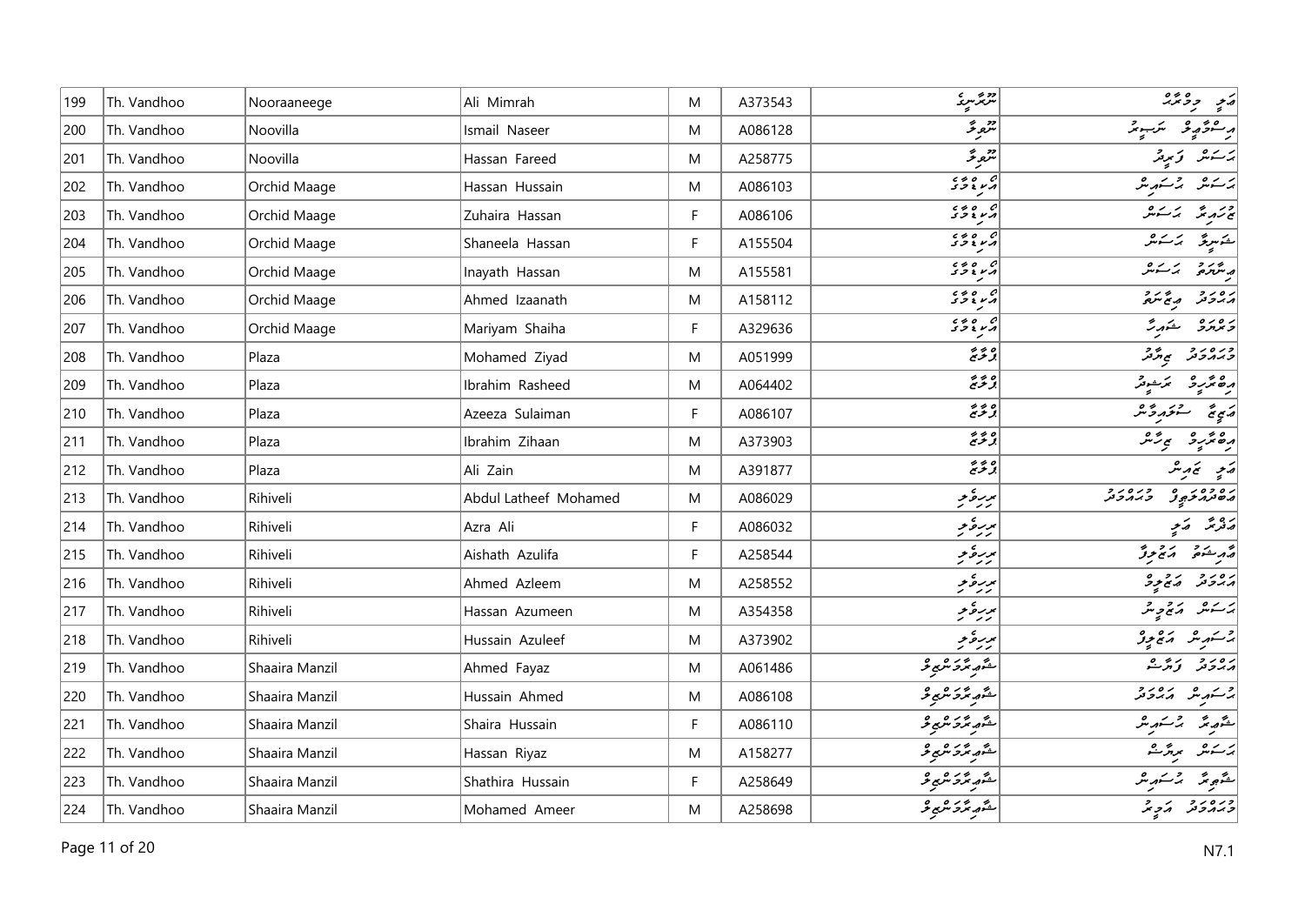| 225 | Th. Vandhoo | Sosun Villa  | Nasreena Mohamed     | F  | A086121 | حويك عراج ومحر                   | ىكرىشمېرىكى ئەركەن ئ                                 |
|-----|-------------|--------------|----------------------|----|---------|----------------------------------|------------------------------------------------------|
| 226 | Th. Vandhoo | Sosun Villa  | Risala Mohamed       | F  | A086122 | <u>شر ئەشرو ئۇ</u>               | برىدى<br>و ر ه ر و<br>تر پر ژ تر                     |
| 227 | Th. Vandhoo | Sosun Villa  | Rizween Mohamed      | M  | A086123 | استمستقرقر                       | برشوهر ورور <del>د</del>                             |
| 228 | Th. Vandhoo | Sosun Villa  | Rifath Mohamed       | M  | A086124 | <u>ح ئەنگەرى ئى</u>              | 2,0,0 0,00<br>x3,000 0,000                           |
| 229 | Th. Vandhoo | Sosun Villa  | Mohamed Abdul Rahman | M  | A086125 | می <sub>س</sub> تر مقروری        | وره رو ده وه ره وه<br><i>و ب</i> رم و تر مصر مرکز مر |
| 230 | Th. Vandhoo | Sosun Villa  | Rilwan Mohamed       | M  | A123976 | 2 سەمبىرى <i>م</i> ۇ             | ەر مەر دىرەرد<br>برىشوش <i>دىد</i> ەرىر              |
| 231 | Th. Vandhoo | Sosun Villa  | Ismail Raihan        | M  | A258760 | مەسەبى <i>رى ۋ</i>               | وسقوم مورثي                                          |
| 232 | Th. Vandhoo | Sosun Villa  | Aminath Riyaasha     | F  | A258761 | <u>ح سەمىرى ئە</u>               |                                                      |
| 233 | Th. Vandhoo | Topaaz       | Aminath Umar         | F  | A252642 | پر ده<br>ج گري                   | أثرحر مغرو<br>و د بر<br>در ک                         |
| 234 | Th. Vandhoo | Udhares      | Afeefa Abdul Raheem  | F  | A086061 | د ر ، م<br>مرتد بر م             | גן ליני הי                                           |
| 235 | Th. Vandhoo | Vaadhee      | Moosa Mohamed        | M  | A086129 | حٌسٍ                             | وو عدد در د                                          |
| 236 | Th. Vandhoo | Vaadhee      | Ahmed Moosa          | M  | A086130 | ر<br>حومر                        | رەرد «ئ                                              |
| 237 | Th. Vandhoo | Vaadhee      | Aminath Zaheera      | F. | A086432 | ۇ<br>ق <sub>ى</sub> ر            | أثرجه تنزه<br>ځوسر پټر                               |
| 238 | Th. Vandhoo | Vaadhee      | Fathmath Zoona       | F  | A329439 | ر<br>حومر                        | ۇ بۇ دەپ ئەنگە                                       |
| 239 | Th. Vandhoo | Vainujeheyge | Moosa Mohamed        | M  | A079594 | ر د و ، ،، ،<br>عرب شرقي سر د    | أوق وره دو                                           |
| 240 | Th. Vandhoo | Vainujeheyge | Fathimath Ikrama     | F  | A086065 | ر روء پره<br>قرم شرقه سره        | و ده منځه                                            |
| 241 | Th. Vandhoo | Vainujeheyge | Siththi Fulhu        | F  | A086066 | ر په ده ده د                     | سەد ھەرىپى<br>س                                      |
| 242 | Th. Vandhoo | Vainujeheyge | Ali Ikram            | M  | A094657 | ر په دېږي .<br>د مرسر د          | ړې د برخ                                             |
| 243 | Th. Vandhoo | Vainujeheyge | Mohamed Yoosuf       | M  | A258367 | ئەر جەمەء<br>قەربىرقى <i>ج</i>   | כנסני מים<br>בגהבה ה-                                |
| 244 | Th. Vandhoo | Vainujeheyge | Aminath Mohamed      | F  | A258369 | <br> عەر سرقى سى                 | و ره ر د<br><i>د ب</i> رگرفر<br>أرمر وسنرة           |
| 245 | Th. Vandhoo | Vainujeheyge | Khadheeja Mohamed    | F  | A258377 | ر په دېږي ،<br>د مرسر د          | تربيع وره دو                                         |
| 246 | Th. Vandhoo | Vainujeheyge | Khathma Mohamed      | F  | A258380 | ئەر چەمەء<br>قەربىرقى <i>ش</i> ى | ر و و.<br>نره وگ<br>و رە ر د<br><i>د ب</i> رگرىز     |
| 247 | Th. Vandhoo | Vainujeheyge | Yoosuf Amyn          | M  | A258381 | ر د د پروه<br>عرب شهر د          | ا پر دو کر <sub>چ</sub> مګر                          |
| 248 | Th. Vandhoo | Vainujeheyge | Ibrahim Shafiu       | M  | A258386 | تورىتى تەتەي<br>  تورىتى تەرى    | ەھترىرى ش <sub>ۇر</sub> ە                            |
| 249 | Th. Vandhoo | Vainujeheyge | Aishath Shama Moosa  | F. | A345305 | ر په دېږي ،<br>د مرسر د          |                                                      |
| 250 | Th. Vandhoo | Valu Aage    | Abdul Gafoor Moosa   | M  | A084484 | ر و د »<br>و <del>و</del> پر د   | ره ده دود و در په<br>پرېدروند و ک                    |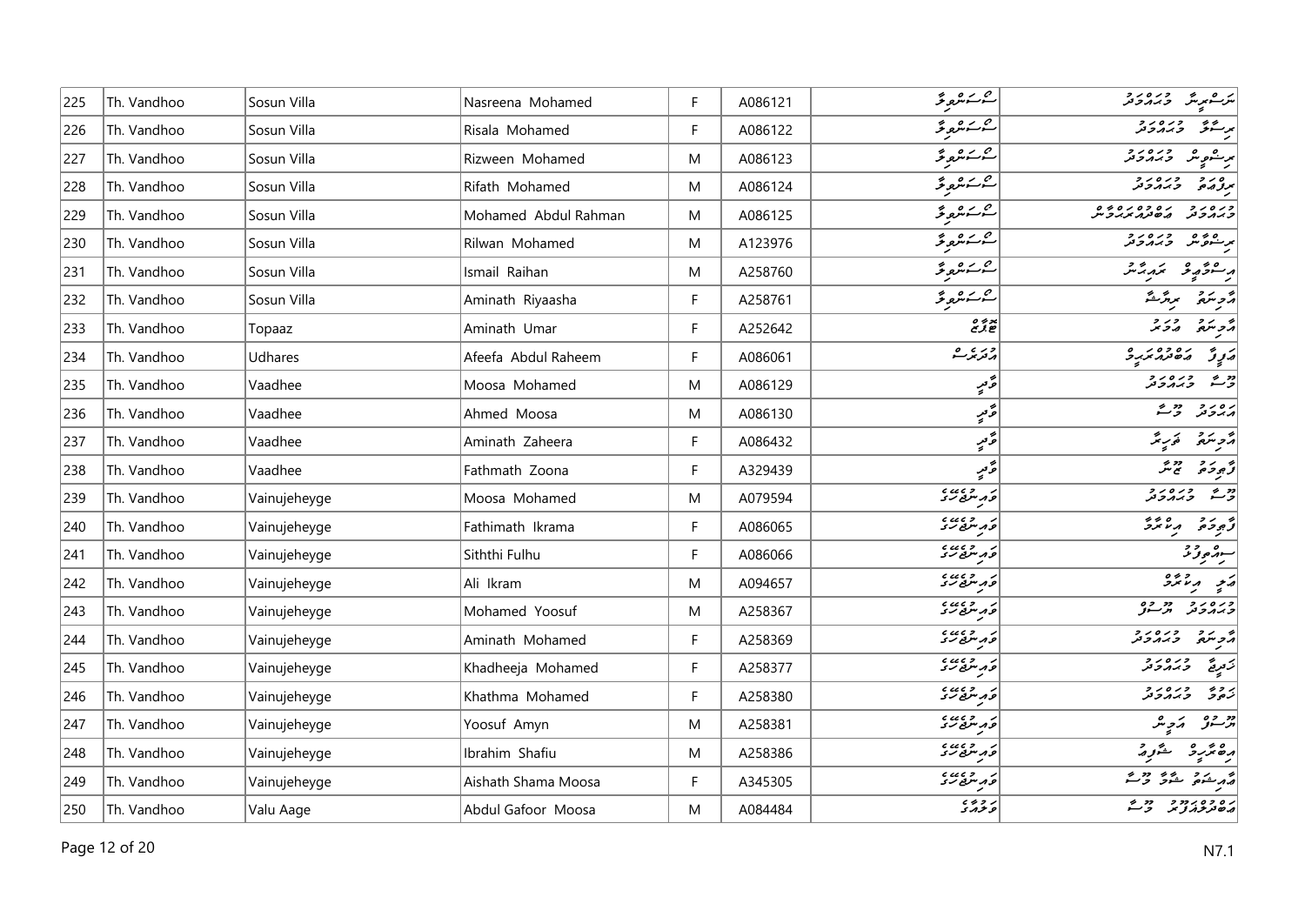| 251 | lTh. Vandhoo       | Valuthereyge      | Ibrahim Shakeeb   | M | A086115 | ر و ، ر، ،<br>  و مومرد         | ە ھەترىر ۋ<br>شەرە                        |
|-----|--------------------|-------------------|-------------------|---|---------|---------------------------------|-------------------------------------------|
| 252 | Th. Vandhoo        | Zurich            | Moosa Abdul Samad | M | A063326 | ى دىرىر                         | انژشته<br>ر ٥ ٥ ٥ ر ر و<br>ه ن نرم سور نر |
| 253 | Th. Vandhoo        | Zurich            | Zuhura Ibrahim    | F | A086118 | محر مر ره<br>ر ر                | چ حریڅه<br>ەھ ئەرب                        |
| 254 | Th. Vandhoo        | Zurich            | Ahmed Majdee      | M | A086119 | ى دىرىر                         | پر 9 پر و<br>ترقع فو                      |
| 255 | <b>Th. Vandhoo</b> | Zurich            | Mohamed Majid     | M | A258719 | $\circ$ $\circ$<br>ہے اور مورد  | ورەر د ئەر                                |
|     | Th. Vilufushi      |                   |                   |   |         |                                 |                                           |
| 256 | lTh. Vilufushi     | Abadhah finivaaqe | Moosa Hussain     | M | A086064 | ئەقىرىر بورىگە ئى               | رژشته برشهریش                             |
| 257 | Th. Vilufushi      | Dhonveli          | Amal Rashad       | E | A283742 | بر <i>۵ ء</i><br>ترسره تر       | اپر دی.<br>اروپو<br>ىمرىشەتر              |
| 258 | Th. Vilufushi      | Faalandhoshuge    | Fathimath Ismail  |   | A091518 | ئۇ ئە ھەد ج<br>  ئۇ ئو ئەتىرىرى | ا ته پر د<br>ەرسىۋەيجە                    |
| 259 | Th. Vilufushi      | Fehivilla ge      | Sanfa Shazna      | F | A132142 | ۇرە ئۇ ئ                        | سەھۇ<br>ے کے سگر                          |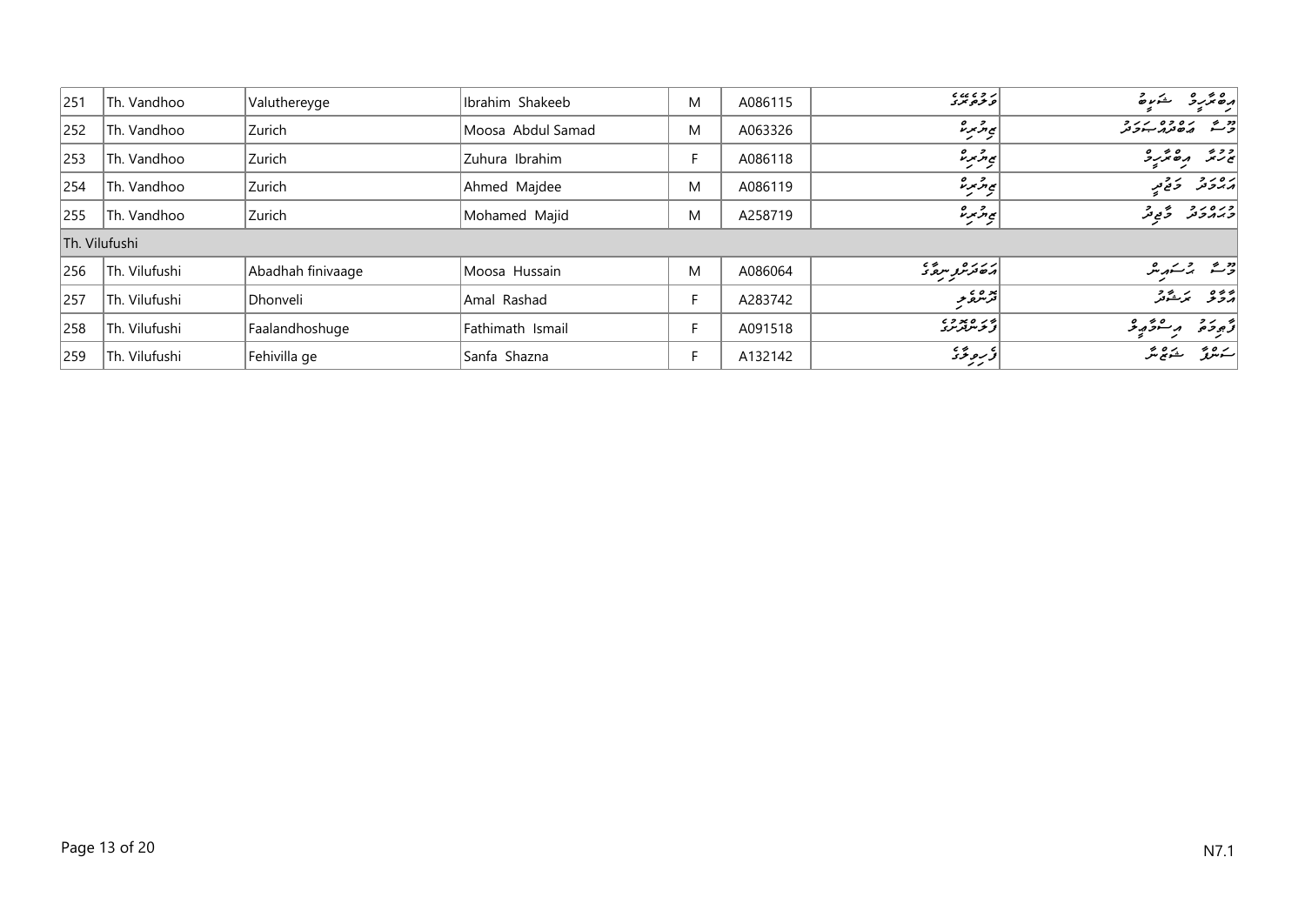## *w7qAn8m? sCw7mRo>u; wEw7mRw;sBo<*

| ' مرمر | 'يئرىثر: |
|--------|----------|
|        |          |
|        |          |
|        |          |

## *w7q9r@w7m> sCw7qHtFoFw7s; mAm=q7 w7qHtFoFw7s;*

| ىر تە | $\mathcal{O} \times$<br>$\sim$ | $\sim$<br>. . | لترنثر |
|-------|--------------------------------|---------------|--------|
|       |                                |               |        |
|       |                                |               |        |
|       |                                |               |        |

| انترنثر: | $^{\circ}$ | يبرهر | $^{\circ}$<br>سرسر |
|----------|------------|-------|--------------------|
|          |            |       |                    |
|          |            |       |                    |
|          |            |       |                    |

| ' ئىرتىر: | سر سر |  |
|-----------|-------|--|
|           |       |  |
|           |       |  |
|           |       |  |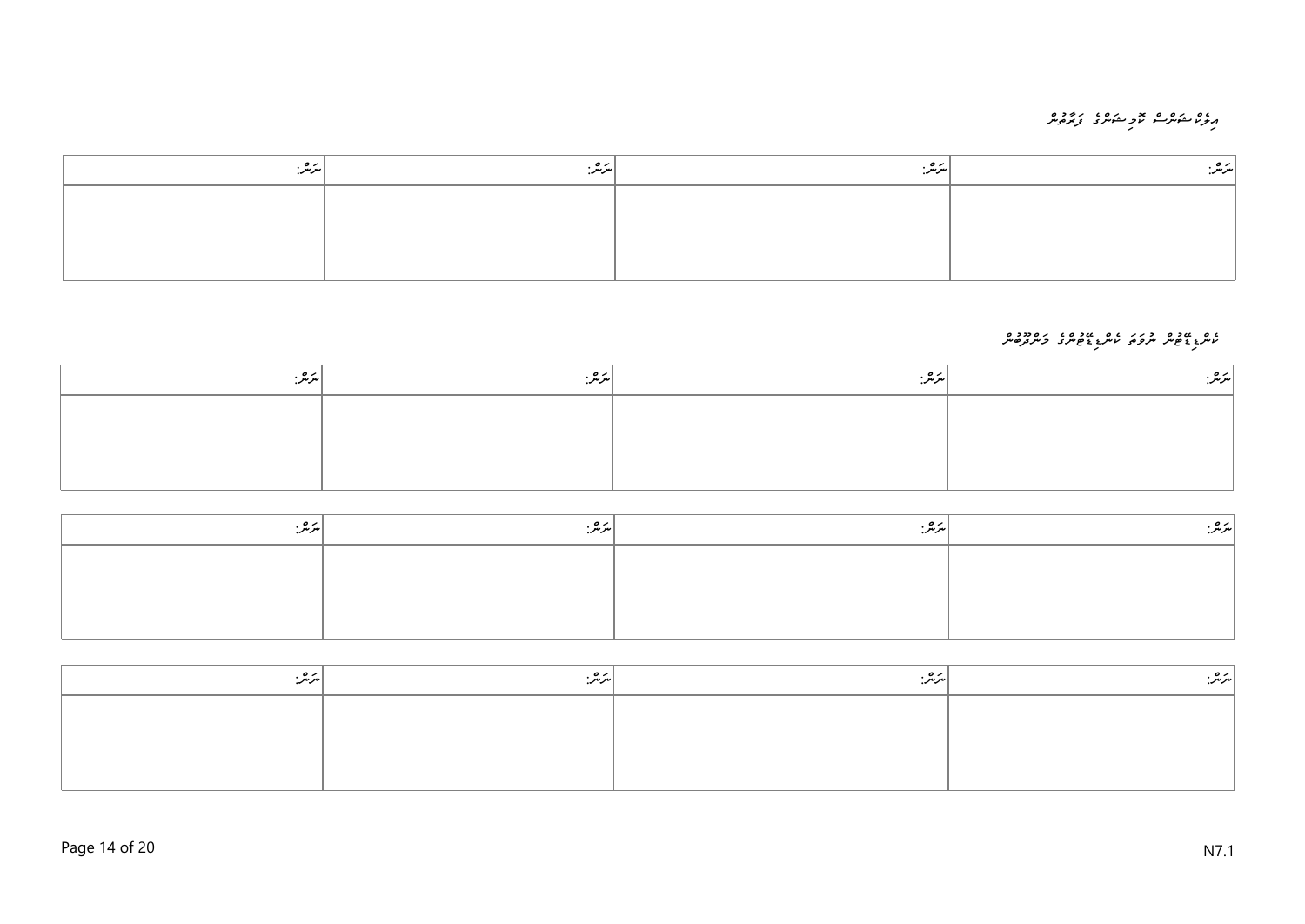| يره. | ο. | ا ير ه |  |
|------|----|--------|--|
|      |    |        |  |
|      |    |        |  |
|      |    |        |  |

| متريثر به | 。<br>'سرسر'۔ | يتزيترا | سرسر |
|-----------|--------------|---------|------|
|           |              |         |      |
|           |              |         |      |
|           |              |         |      |

| ىئرىتر. | $\sim$ | ا بر هه. | لىرىش |
|---------|--------|----------|-------|
|         |        |          |       |
|         |        |          |       |
|         |        |          |       |

| 。<br>مرس. | $\overline{\phantom{a}}$<br>مر سر | يتريثر |
|-----------|-----------------------------------|--------|
|           |                                   |        |
|           |                                   |        |
|           |                                   |        |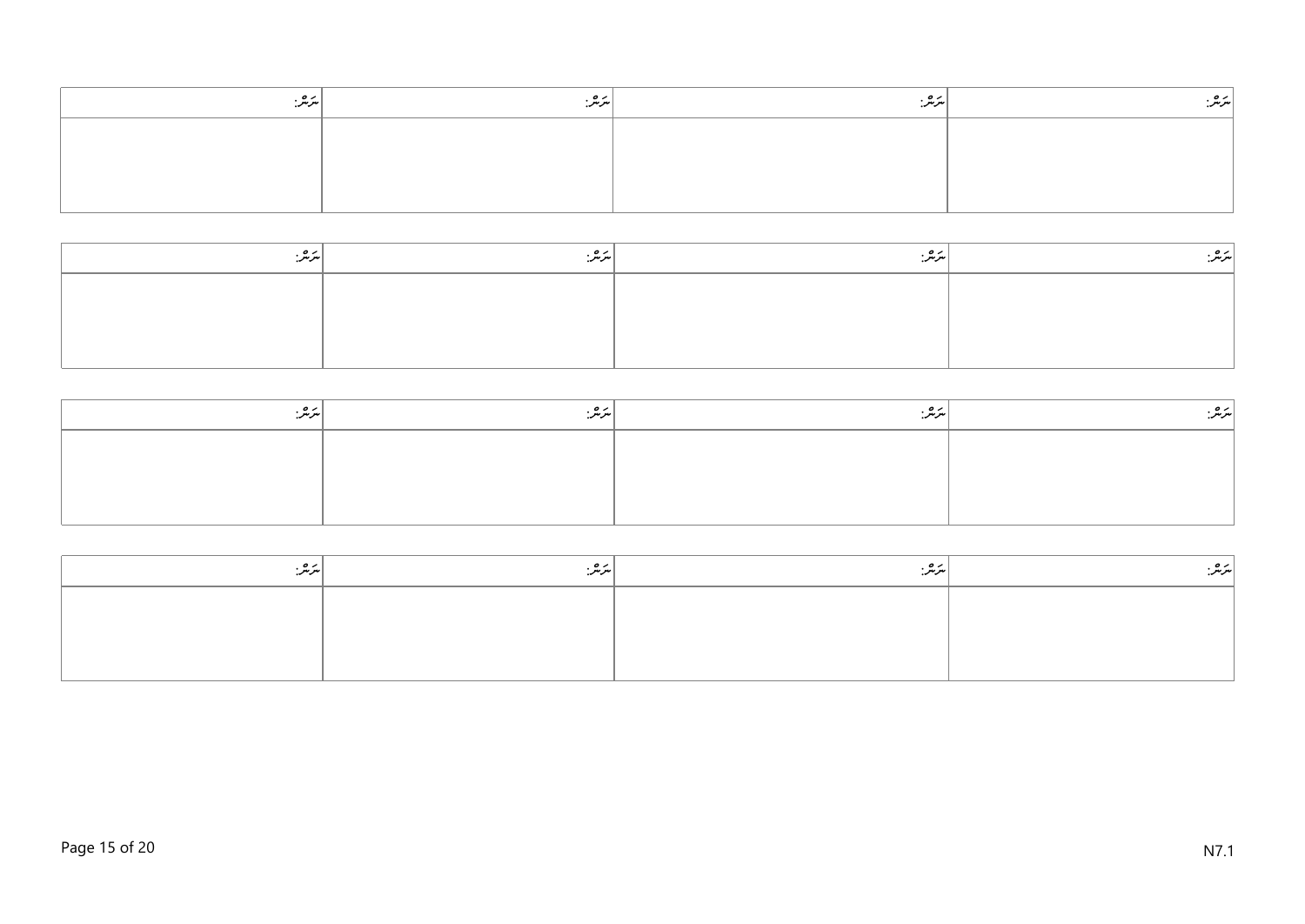| ير هو . | $\overline{\phantom{a}}$ | يرمر | اير هنه. |
|---------|--------------------------|------|----------|
|         |                          |      |          |
|         |                          |      |          |
|         |                          |      |          |

| ئىرتىر: | $\sim$<br>ا سرسر . | يئرمثر | o . |
|---------|--------------------|--------|-----|
|         |                    |        |     |
|         |                    |        |     |
|         |                    |        |     |

| 'تترنثر: | 。<br>,,,, |  |
|----------|-----------|--|
|          |           |  |
|          |           |  |
|          |           |  |

|  | . ه |
|--|-----|
|  |     |
|  |     |
|  |     |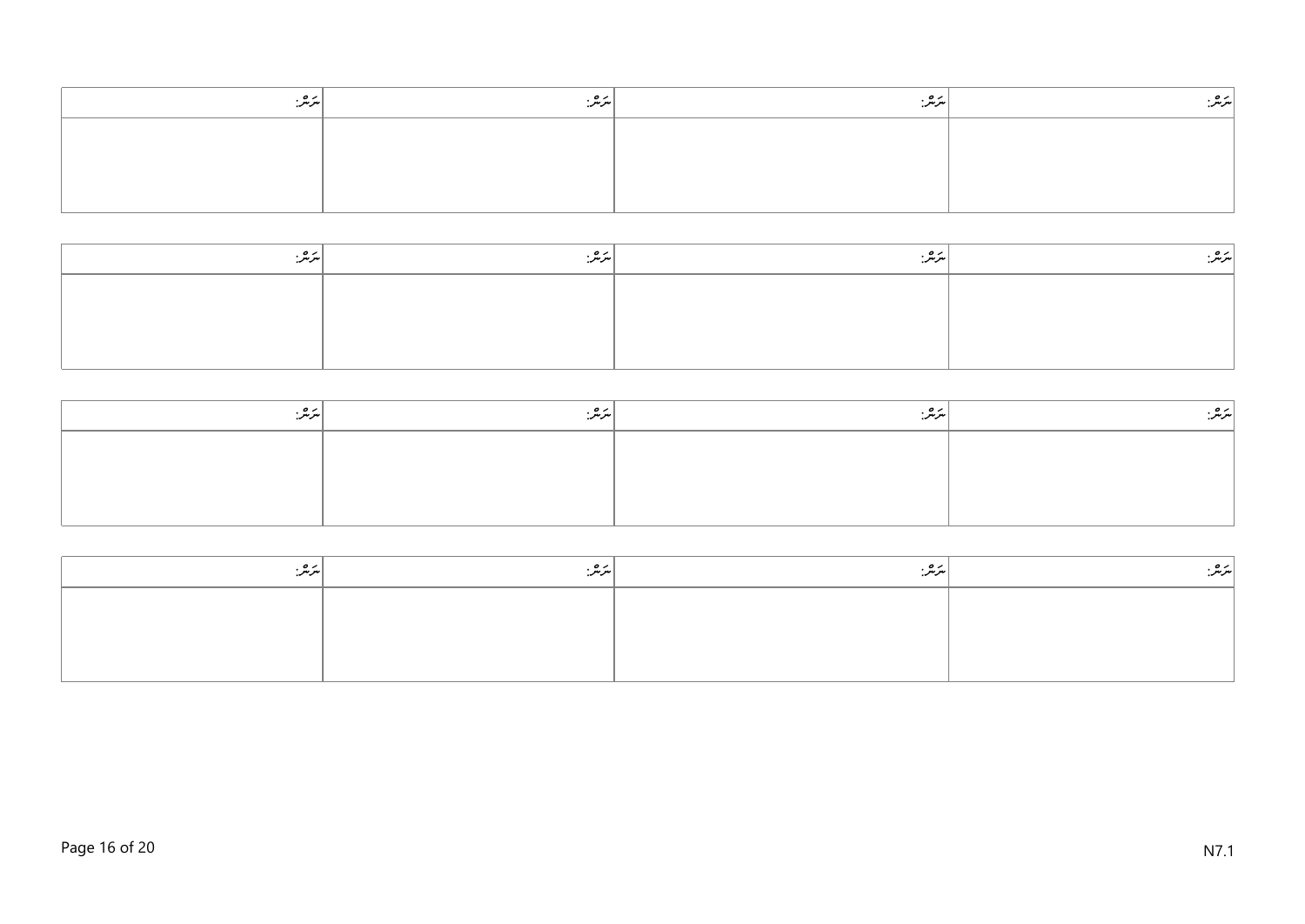| ير هو . | $\overline{\phantom{a}}$ | يرمر | اير هنه. |
|---------|--------------------------|------|----------|
|         |                          |      |          |
|         |                          |      |          |
|         |                          |      |          |

| ئىرتىر: | $\sim$<br>ا سرسر . | يئرمثر | o . |
|---------|--------------------|--------|-----|
|         |                    |        |     |
|         |                    |        |     |
|         |                    |        |     |

| 'تترنثر: | 。<br>,,,, |  |
|----------|-----------|--|
|          |           |  |
|          |           |  |
|          |           |  |

|  | . ه |
|--|-----|
|  |     |
|  |     |
|  |     |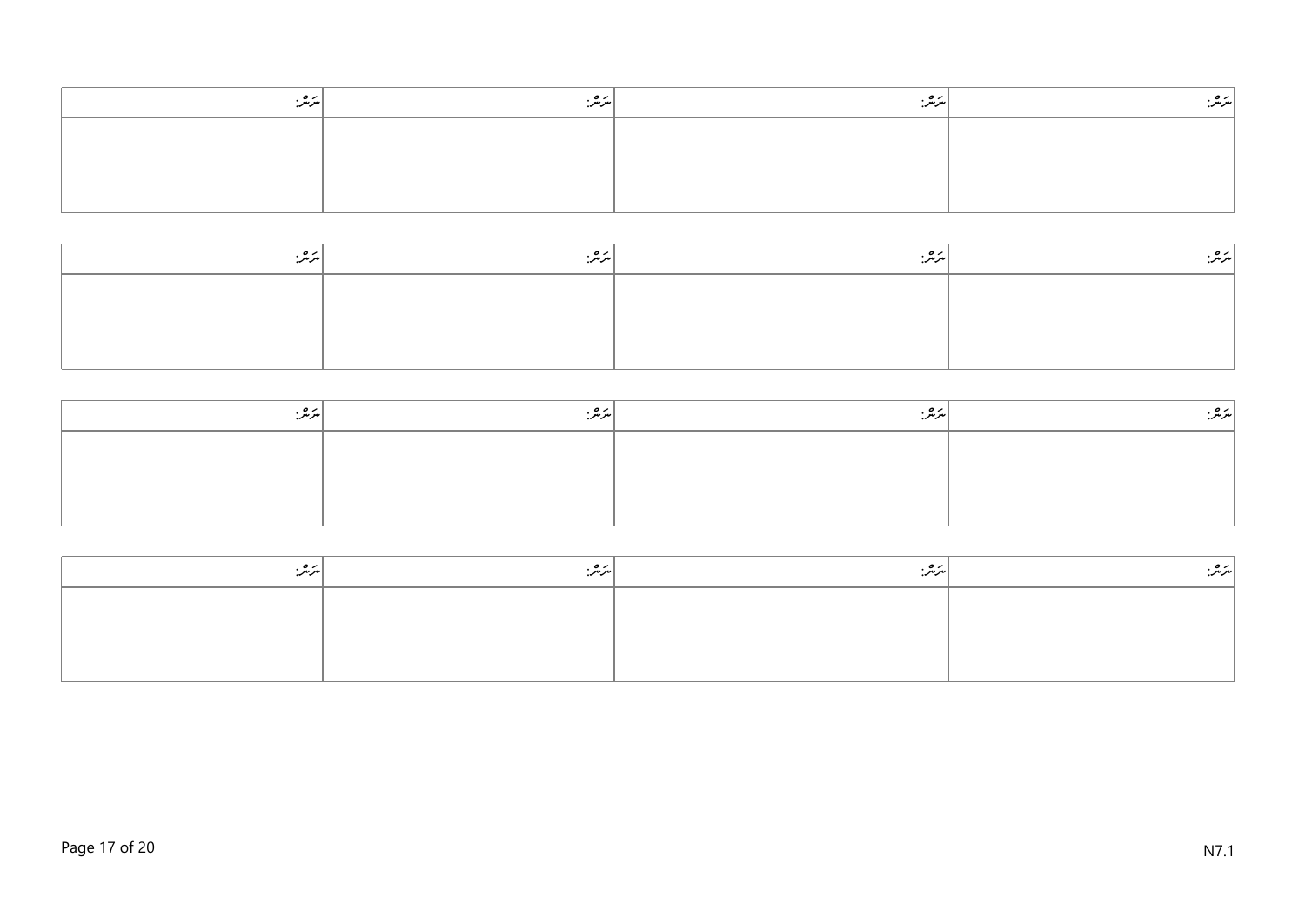| $\cdot$ | 。 | $\frac{\circ}{\cdot}$ | $\sim$<br>سرسر |
|---------|---|-----------------------|----------------|
|         |   |                       |                |
|         |   |                       |                |
|         |   |                       |                |

| يريثن | ' سرسر . |  |
|-------|----------|--|
|       |          |  |
|       |          |  |
|       |          |  |

| بر ه | . ه | $\sim$<br>سرسر |  |
|------|-----|----------------|--|
|      |     |                |  |
|      |     |                |  |
|      |     |                |  |

| 。<br>. س | ىرىىر |  |
|----------|-------|--|
|          |       |  |
|          |       |  |
|          |       |  |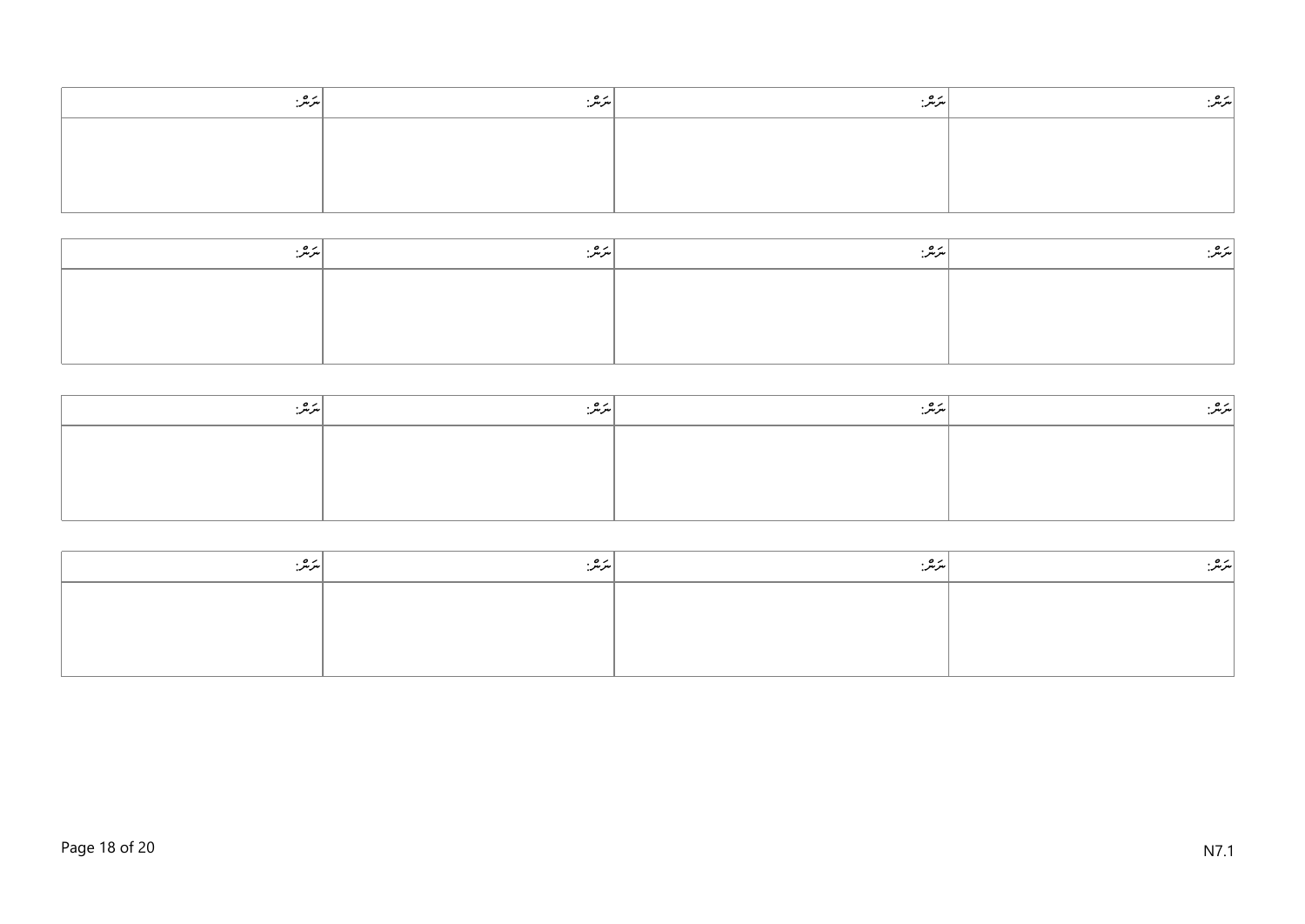| ير هو . | $\overline{\phantom{a}}$ | يرمر | اير هنه. |
|---------|--------------------------|------|----------|
|         |                          |      |          |
|         |                          |      |          |
|         |                          |      |          |

| ئىرتىر: | $\sim$<br>ا سرسر . | يئرمثر | o . |
|---------|--------------------|--------|-----|
|         |                    |        |     |
|         |                    |        |     |
|         |                    |        |     |

| 'تترنثر: | . .<br>يسمونس. |  |
|----------|----------------|--|
|          |                |  |
|          |                |  |
|          |                |  |

|  | . ه |
|--|-----|
|  |     |
|  |     |
|  |     |